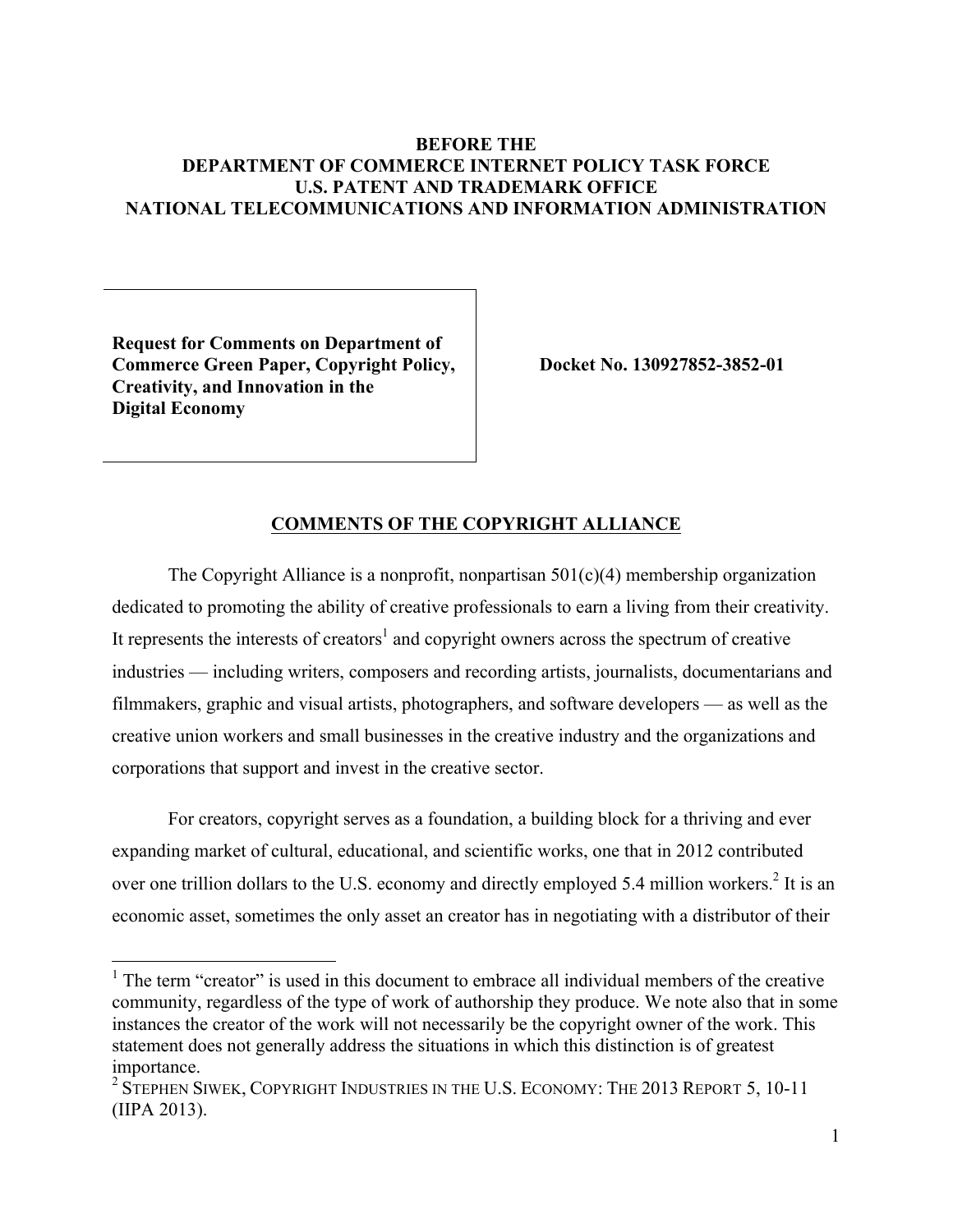works – whether that distributor is an internet company or a traditional media company. If copyright is weakened or if it becomes harder for the creator to obtain or maintain its protections, the creator's negotiating position is weakened, as well as the value proposition for the distributor.

Appropriately scoped copyright protection also promotes freedom of expression and individual autonomy. The Supreme Court has said, "[T]he Framers intended copyright itself to be the engine of free expression. By establishing a marketable right to the use of one's expression, copyright supplies the economic incentive to create and disseminate ideas."3 Internationally, the right of creators "to benefit from the protection of the material and moral interests resulting from any scientific, literary or artistic production" is recognized as a human right.<sup>4</sup> Copyright empowers creators to choose how and when to release their work to the public, according respect for individual voices while also allowing flexibility to construct a range of business models that meet consumer interests. Empowered creators benefit the public at large by making more and better quality contributions to our society's cultural life.

The Copyright Alliance is pleased to see the Internet Policy Task Force's interest in examining copyright issues in the digital economy and welcomes the opportunity to participate in this process. As a representative of the diverse creative community, the Copyright Alliance is pleased to offer the following thoughts in response to the questions raised in the request for comments on *Copyright Policy, Creativity, and Innovation in the Digital Economy* (the "Green Paper").

 <sup>3</sup> Harper & Row, Inc. v. Nation Enter., 471 U.S. 539, 558 (1985).

<sup>4</sup> International Covenant on Economic, Social and Cultural Rights art. 15, Oct. 5, 1977, 993 U.N.T.S. 3 (signed but not ratified by the U.S.).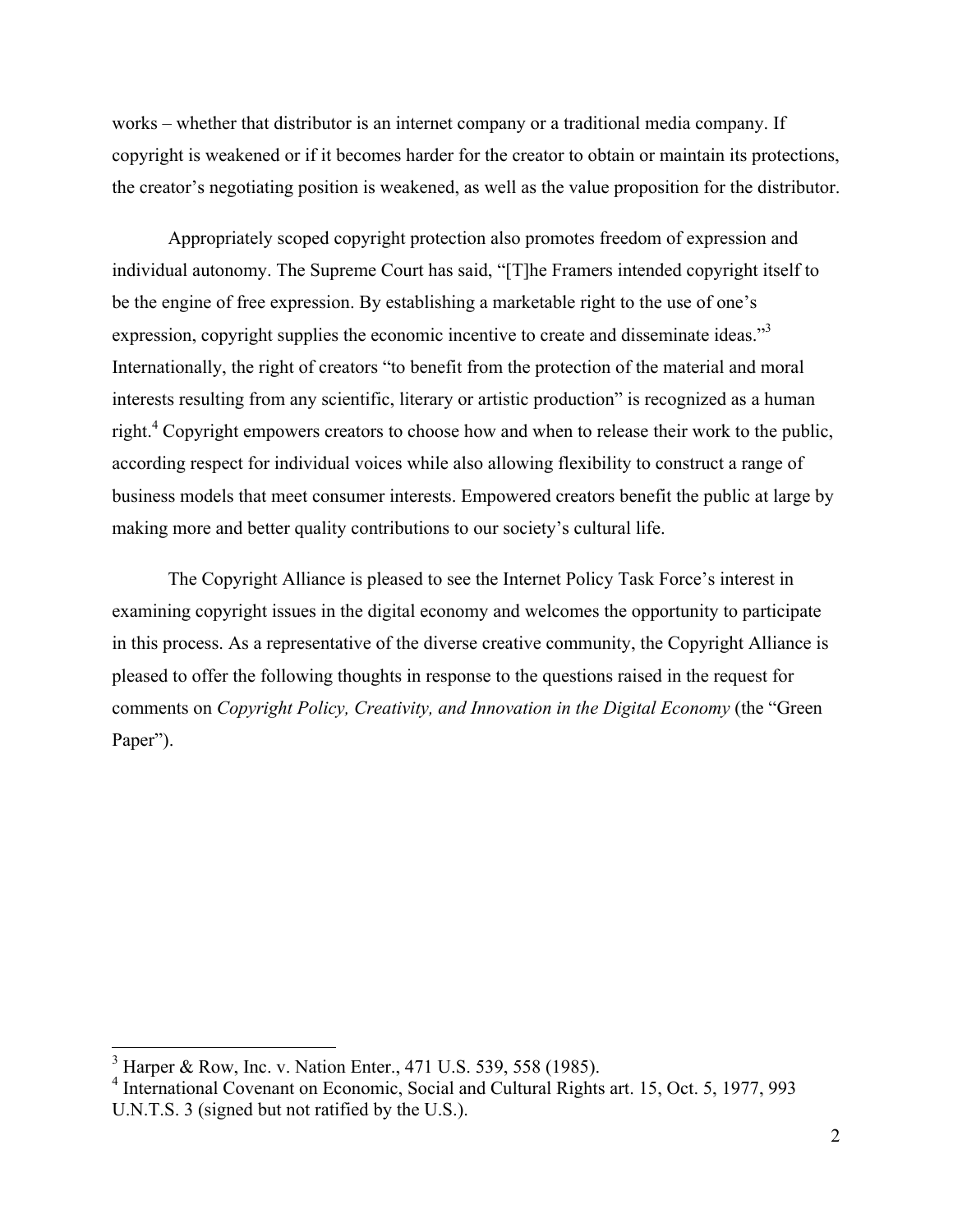# **TABLE OF CONTENTS**

| A.                                                                                                                                                                      |
|-------------------------------------------------------------------------------------------------------------------------------------------------------------------------|
| <b>B.</b>                                                                                                                                                               |
| $C_{\cdot}$                                                                                                                                                             |
| II. The Relevance and Scope of the First Sale Doctrine in the Digital Environment  13                                                                                   |
| A. Licensing Enables Broader Consumer Choice In The Digital Economy  14                                                                                                 |
| The Kirtsaeng Decision Has A Very Limited Impact In The Online Environment 17<br><b>B.</b>                                                                              |
| III. The Appropriate Calibration Of Statutory Damages In The Contexts Of Individual File                                                                                |
| Sharers And Of Secondary Liability For Large-Scale Infringement  19                                                                                                     |
| Current Statutory Damage Provisions Adequately Address Infringement By Individual<br>A.                                                                                 |
| Current Statutory Damage Provisions Adequately Address Secondary Liability By Online<br><b>B.</b>                                                                       |
| Services And Does Not Curtail The Development Of New, Legitimate Services  22                                                                                           |
| IV. Whether And How The Government Can Facilitate The Further Development Of A                                                                                          |
|                                                                                                                                                                         |
| V. Establishing A Multistakeholder Dialogue On Improving The Operation Of The Notice<br>And Takedown System For Removing Infringing Content From The Internet Under The |
|                                                                                                                                                                         |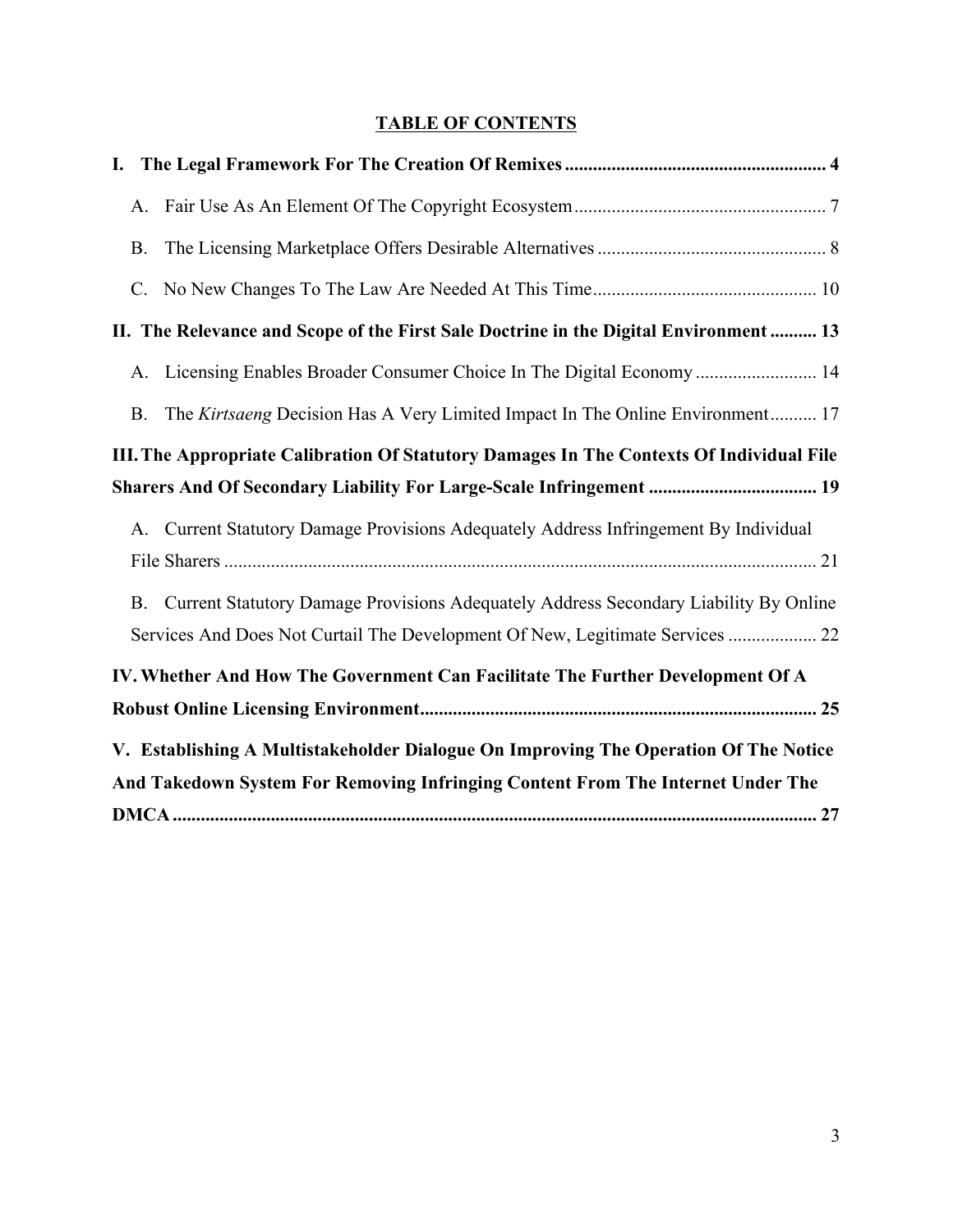## **I. The Legal Framework For The Creation Of Remixes**

*Is the creation of remixes being unacceptably impeded by [legal] uncertainty? If not, why not? If so, how? In what way would clearer legal options result in even more valuable creativity?*

There is not sufficient evidence to suggest that the creation of remixes is being unacceptably impeded by legal uncertainty. To the contrary, copyright law enables the creation of new works, including remixes, through a number of core doctrines. These include the originality requirement, the distinction between idea and expression, the substantial similarity test, and fair use. These doctrines are inherently flexible and require a fact based analysis to allow copyright law to work effectively in a variety of situations. Additionally, the Copyright Act already recognizes and provides guidance on legal implications for certain works that may in some circumstances be considered "remixes," for example, derivative works, collective works, and compilations.<sup>5</sup>

The Green Paper notes that considerable discussion over the value and copyright treatment of remixes has come about in recent years, but in some sense, this discussion has always been at the center of copyright law. As Justice Story wrote nearly two centuries ago:

*In truth, in literature, in science and in art, there are, and can be, few, if any, things, which, in an abstract sense, are strictly new and original throughout. Every book in literature, science and art, borrows, and must necessarily borrow, and use much which was well known and used before…The thoughts of every man are, more or less, a combination of what other men have thought and expressed, although they may be modified, exalted, or improved by his own genius or reflection*. 6

Indeed, if "everything is a remix," then the ongoing addition of new creative works into both the marketplace and the public domain indicates that the current legal framework does not improperly impair the possibility of creating remixes.

It is notable that discussions of remixes are often plagued by misunderstandings of business practices and the law. It is common to hear little about authorized remixes. But the licensing market for derivative works, compilations, collections, and remixes is robust; for example, film studios regularly license existing properties to create new movies and record labels

 $5$  Defined in 17 U.S.C.  $8$  101 (2011).

 $6$  Emerson v. Davies, 8 F.Cas. 615, 619 (D. Mass. 1845).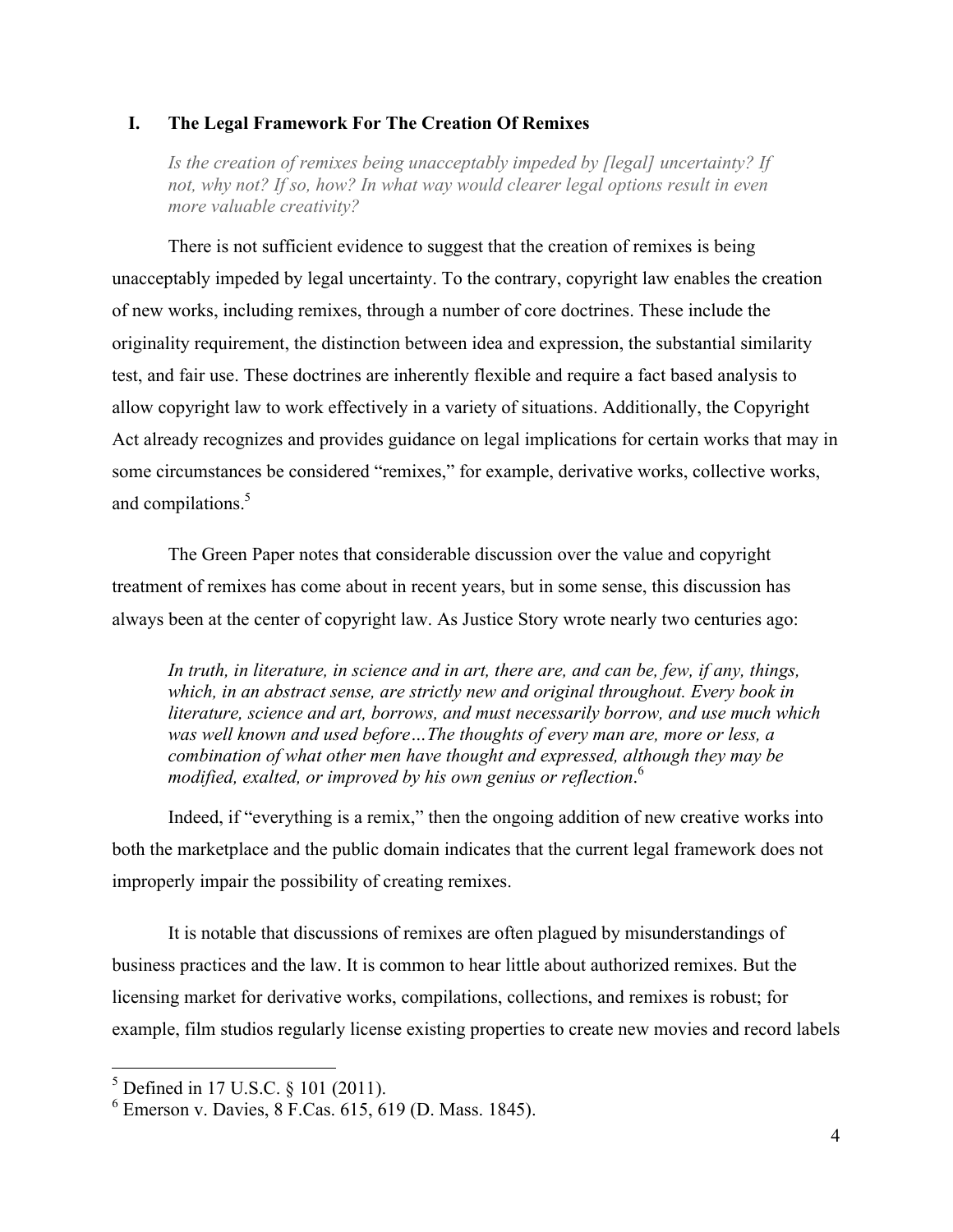release numerous remixes of recordings and are developing systems including microlicensing for incorporating digital samples into new works. Moreover, third party services such as Amazon's Kindle Worlds have been developed and are being licensed by copyright owners to allow creators of fan fiction to easily make commercially profitable uses of the underlying works.

Also contrary to common claims, sampling in hip-hop "developed with a copyright regime fundamentally like today's"7 and major appropriation artists like Andy Warhol and Robert Rauschenberg eventually either sought permission for the works they reused or ceased using unlicensed works as they grew in popularity.<sup>8</sup> All of this demonstrates a vibrant and legal market for remixes.

Perhaps most illustrative of the misunderstanding of the law is the characterization of the 2005 Sixth Circuit decision in *Bridgeport Music v. Dimension Films*, which held that copying of sound recordings is not analyzed under the substantial similarity test, thus making even the slightest use of a sound recording without permission an infringement.<sup>9</sup> Several comments have called *Bridgeport* "one of the most influential cases on sampling"<sup>10</sup> and held it responsible for "contribut [ing] to the current malaise in hip-hop",  $\frac{11}{11}$  "open[ing] a threat of licensing demands"<sup>12</sup> and revealing "an avenue for legal reform in the area of sampling."<sup>13</sup> This perhaps overstates the effect of a single circuit court decision. To date, no court outside the 6th Circuit has followed *Bridgeport*, and, in fact, a number of courts have explicitly rejected the court's holding.<sup>14</sup>

 <sup>7</sup> Thomas W. Joo, *Remix Without Romance*, 44 CONN. L. REV. 415, 423-35 (2011).

<sup>&</sup>lt;sup>8</sup> Laura Gilbert, *No Longer Appropriate?*, THE ART NEWSPAPER, (May 9, 2012), http://www.theartnewspaper.com/articles/No%20longer%20appropriate?/26378.

Bridgeport Music, Inc. v. Dimension Films, 410 F. 3d 792 (6th Cir. 2005).<br><sup>10</sup> SHERWIN SIY, JOHN BERGMAYER, PUBLIC KNOWLEDGE, COMMENTS 6 (2013) [hereinafter *Public Knowledge Comments*].

<sup>&</sup>lt;sup>11</sup> DEREK KHANNA AND JOHN TEHRENIAN, COMMENTS REGARDING REFORMING STATUTORY DAMAGES FOR TRANSFORMATIVE USES 3 (2013).

<sup>&</sup>lt;sup>12</sup> DEVIANTART, COMMENTS ON DEPARTMENT OF COMMERCE GREEN PAPER: COPYRIGHT POLICY, CREATIVITY, AND INNOVATION IN THE DIGITAL ECONOMY 18 (2013).

<sup>13</sup> *Public Knowledge Comments*, *supra* not 10, at 6.

<sup>&</sup>lt;sup>14</sup> VMG Salsoul, LLC v. Madonna Louise Ciccone, No. 12-05967, slip op. (C.D. Cal. Nov. 18, 2013) (The opinion, which stated that the Ninth Circuit has never adopted the Sixth Circuit's bright line rule, is currently on appeal, so any ultimate decision will likely impact this discussion); Saregama India v. Mosley, 687 F. Supp. 2d 1325 (S.D. Fla. 2009) ("Section 114(b) does not seem to support the distinction between sound recordings and all other forms of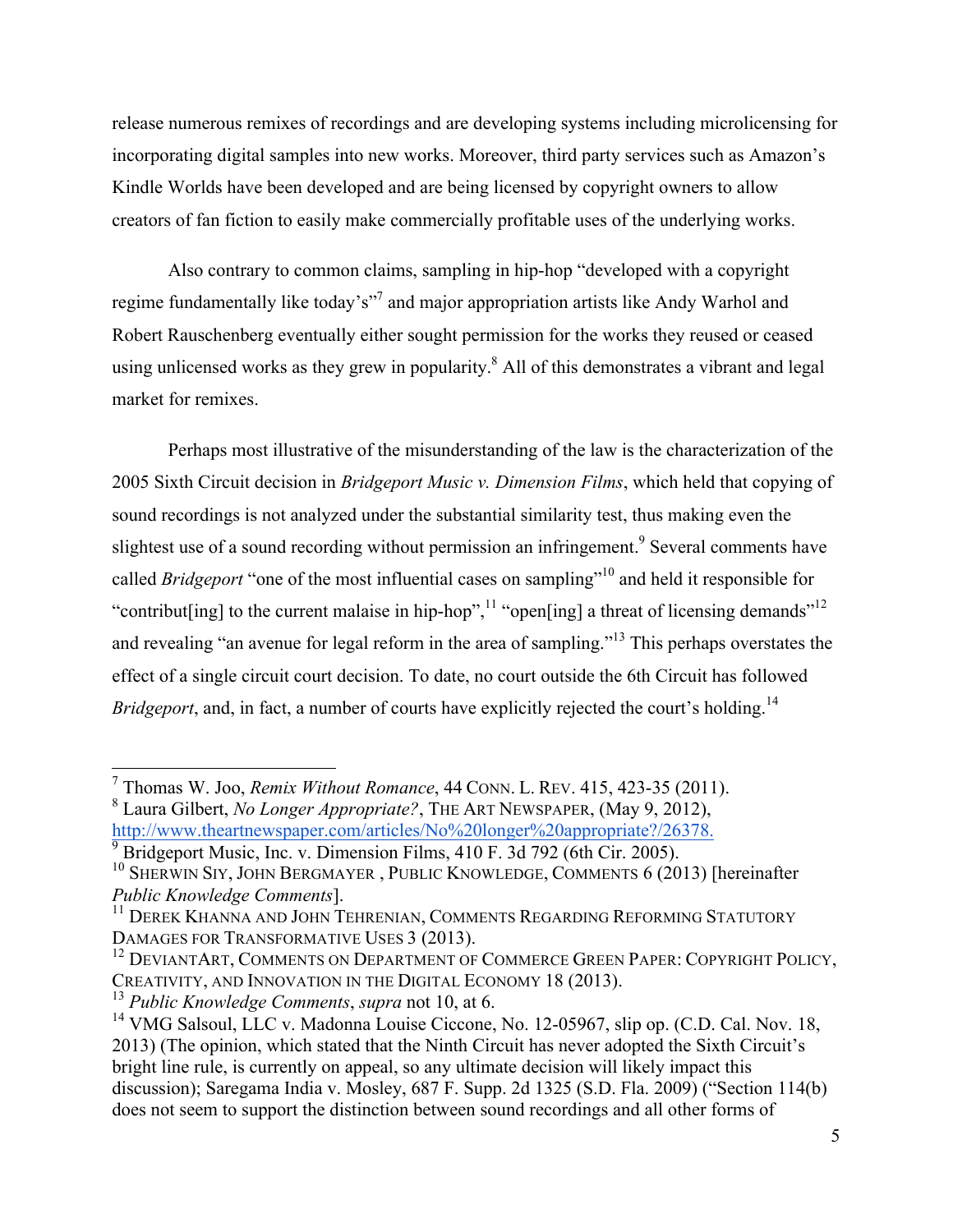It is important to bear in mind that there are fundamentally important reasons for existing copyright law regarding remixes and derivative uses. For instance, the law protects against unauthorized commercial uses of works for good reason. And while some comments tout the claim that many user-generated works incorporating existing works are not commercial,  $15$  many of the platforms where this user-generated content is promoted to viewers *are*. Thus, sites such as YouTube, which generate revenues by serving advertising to viewers of user-generated content and remixes, have properly negotiated licenses and/or provided tools for copyright owners to regulate the use of their works on the site. Moreover, copyright law protects creators – whether they are private individuals or creators seeking to commercialize their works – from having their works used in advertising against their will,<sup>16</sup> to cast them in an unflattering light,<sup>17</sup> or by groups or individuals morally or politically opposed to them.<sup>18</sup> Although fair use allows reasonable use of works in situations where permission is not likely to be granted, the law must not unwittingly allow morally repugnant uses, uses that may damage reputation, or uses that may imply endorsement. At its core, copyright law, when properly interpreted, ensures the protection of a creator's freedom of choice in how and when she shares her work with the public. Protecting this choice furthers both the goals of copyright law and the First Amendment.<sup>19</sup>

copyrightable work that the *Bridgeport* court imposes" and its "policy prescriptions, however accurate they may be, do not present grounds for this Court to follow its direction."); EMI Records Ltd. v. Premise Media Corp., No. 601209, slip op. (N.Y. Sup. Ct. 2008) ("this Court declines to follow the statutory interpretation of Section 114 relied upon by the court in *Bridgeport Music* to declare the bright line rule that a de minimis exception is not available."). <sup>15</sup> *E.g.,* ORGANIZATION FOR TRANSFORMATIVE WORKS, COMMENTS (2013).

<u> 1989 - Andrea Santa Andrea Santa Andrea Santa Andrea Santa Andrea Santa Andrea Santa Andrea Santa Andrea San</u>

<sup>16</sup> *See, e.g.*, Eriq Gardner, *Beastie Boys vs. GoldieBlox: New Countersuit as Universal Music Group Watches Closely*, THE HOLLYWOOD REPORTER (Dec. 11, 2013, 10:45 AM), http://www.hollywoodreporter.com/thr-esq/beastie-boys-goldieblox-new-countersuit-660575. <sup>17</sup> *See, e.g.*, Chang v. Virgin Mobile, No. 3:07-CV-1767-D (N.D. Tx 2009).

<sup>18</sup> *See, e.g.*, Miranda Leitsinger, *Gay Couple Sues After Photo Used In Anti-Gay Flier*, NBC NEWS (Sep. 26, 2012, 10:42 AM), http://usnews.nbcnews.com/\_news/2012/09/26/14098656 gay-couple-sues-after-photo-used-in-anti-gay-flier?lite; Daniel Kreps, "Don Henley Settles Suit Against California Rep. Chuck DeVore", ROLLING STONE (Aug. 5, 2010, 2:28 PM), http://www.rollingstone.com/music/news/don-henley-settles-suit-against-california-rep-chuckdevore-20100805. <sup>19</sup> *See Schnapper v. Foley*, 667 F. 2d 102, 114 (D.C.Cir. 1981) (quoting *Estate of Hemingway v.* 

*Random House*, 244 N.E.2d 250, 255 (N.Y. 1968)) ("Copyright ... rests on the assumption that there are forms of expression, limited in kind, to be sure, which should not be divulged to the public without the consent of their author. The purpose, far from being restrictive, is to encourage and protect intellectual labor.... The essential thrust of the First Amendment is to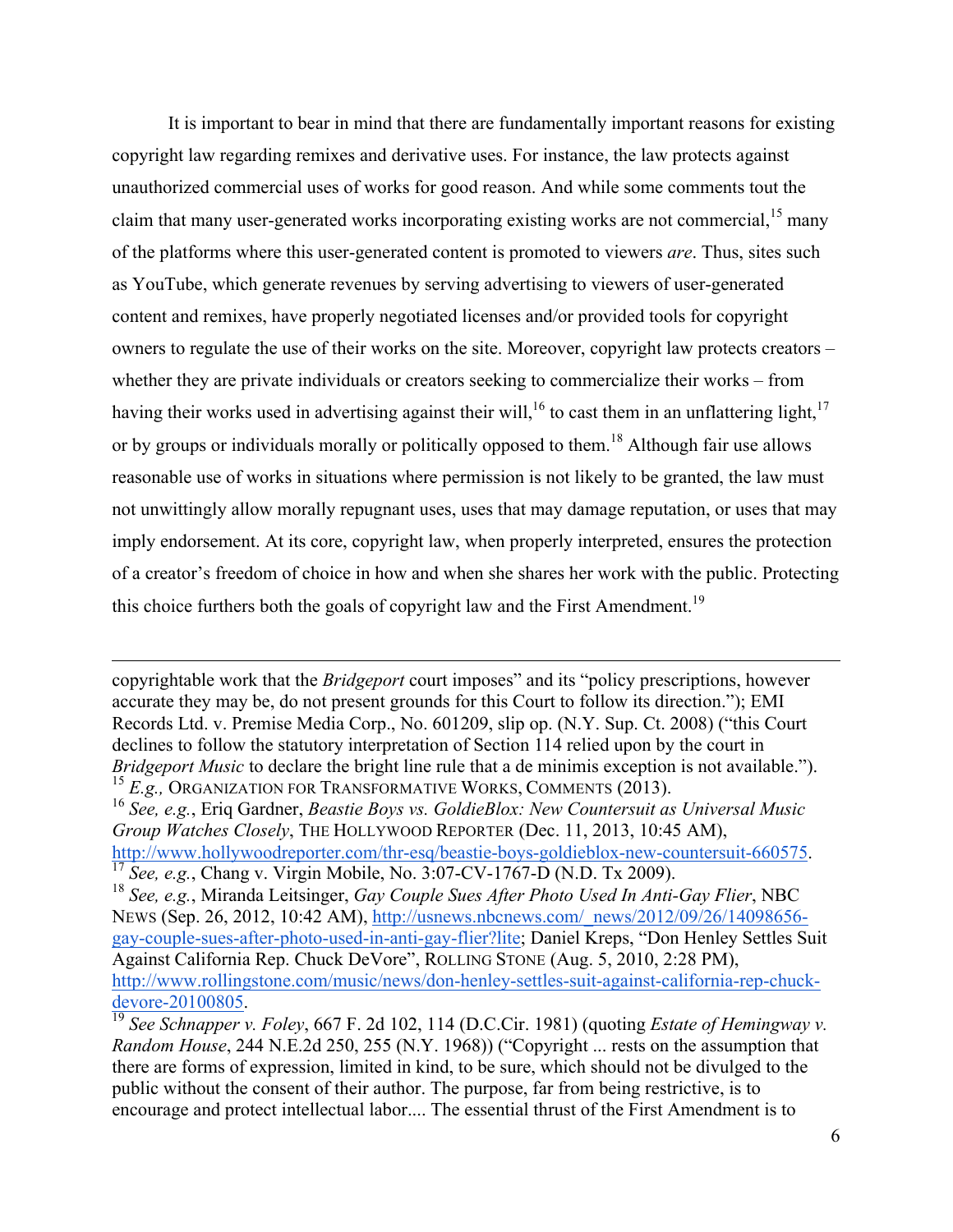#### **A. Fair Use As An Element Of The Copyright Ecosystem**

The Green Paper's discussion of remixes focuses primarily on fair use, thus meriting a closer look. This doctrine must be looked at within the larger context of copyright in general; indeed fair use only makes sense as part of the entire system of copyright. Fair use that is expanded too far or too wide, that permits the systematic or wholesale reproduction of copyrighted works for commercial reasons or beyond the bounds established under this long recognized and beneficial doctrine, would be detrimental to creators' interests — and, consequently, the public's interest.

Fair use of existing works has long been recognized by courts — the concept of "fair abridgment" (a precursor to modern fair use) dates back at least as far as the 1741 English case Gyles v. Wilcox.<sup>20</sup> As the Supreme Court has said, "From the infancy of copyright protection, some opportunity for fair use of copyrighted materials has been thought necessary to fulfill copyright's very purpose, '[t]o promote the Progress of Science and useful Arts...'"<sup>21</sup> When properly applied, fair use fosters creativity by allowing creators to produce new cultural contributions that may not have been possible without building on or referencing existing copyrighted works. For instance, without fair use, criticism of original works and transformative parodies could not be produced because creators are unlikely to grant permission for such uses. In addition, news reporting and scholarship rely on a certain amount of reference to or building upon existing works in order to advance their goals. Creators of all types regularly rely on fair

<u> 1989 - Andrea Santa Andrea Santa Andrea Santa Andrea Santa Andrea Santa Andrea Santa Andrea Santa Andrea San</u>

prohibit improper restraints on the voluntary public expression of ideas; it shields the man who wants to speak or publish when others wish him to be quiet. There is necessarily, and within suitably defined areas, a concomitant freedom not to speak publicly, one which serves the same ultimate end as freedom of speech in its affirmative aspect.").

 $20$  26 ER 489 (1741).

<sup>21</sup> *See* Campbell v. Acuff-Rose Music, Inc., 510 U.S. 569, 575 (1994). *See also* Harper & Row, Inc. v. Nation Enter., 471 U.S. 539, 549 (1985) (quoting H. Ball, Law of Copyright and Literary Property 260 (1944): "[T]he author's consent to a reasonable use of his copyrighted works ha[d] always been implied by the courts as a necessary incident of the constitutional policy of promoting the progress of science and useful arts, since a prohibition of such use would inhibit subsequent writers from attempting to improve upon prior works and thus . . . frustrate the very ends sought to be attained.").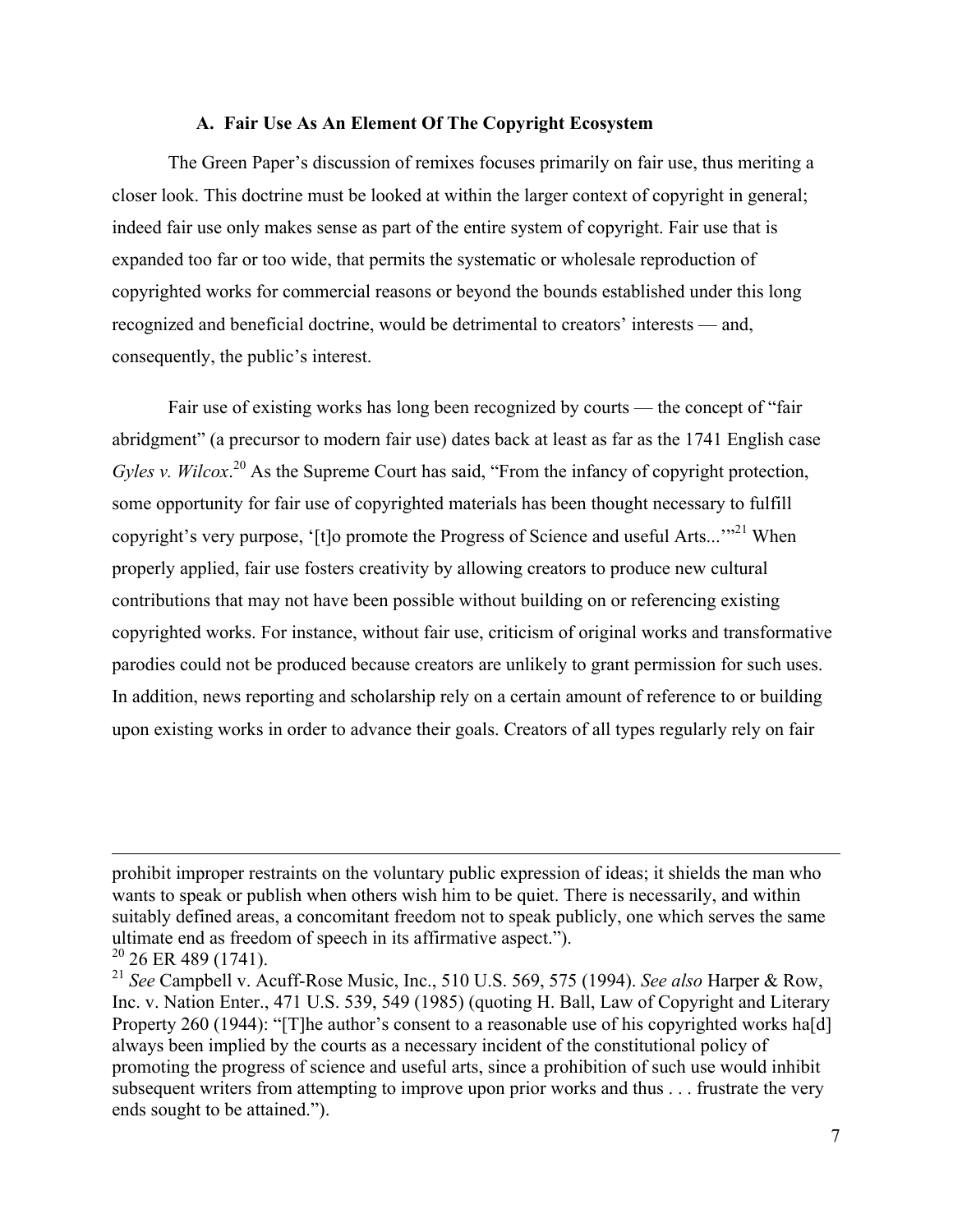use, and Copyright Alliance members have an extensive history of defending the vital doctrine in court.22

Because fair use advances the ultimate goal of copyright itself, any weakening of copyright will concomitantly weaken fair use.<sup>23</sup> Remixes rely on "raw materials", original works to be remixed. A broader fair use doctrine would reduce the number of protected original works and, eventually, the number of remixes. Unfortunately, courts have lately appeared to be expanding the fair use defense from a limited privilege to a broad alternative to licensing.<sup>24</sup>

## **B. The Licensing Marketplace Offers Desirable Alternatives**

*In what ways, if any, can right holders be efficiently compensated for remixes in cases where fair use does not apply? What licensing mechanisms currently exist, or are currently under development, for remixes and for which categories of works?*

As noted above, copyright owners have been licensing derivative works, remixes, and digital samples for decades. While it may be helpful to explore ways to make compensation for these works more efficient, any proposed solutions should not unduly erode the existing ability to license on terms set by the owner of the work. Private actors can and should take the lead to improve licensing of remixes as they are in the best position to do so.

A number of mechanisms for efficiently licensing remixes currently exist, such as the agreement between the National Music Publishers' Association (NMPA) and YouTube<sup>25</sup> or the

 <sup>22</sup> Terry Hart & Evan Sheres, *How the Copyright Industries Defend Free Speech*, COPYRIGHT ALLIANCE (Oct. 23, 2012),<br>https://copyrightalliance.org/sites/default/files/defending free speech final layout.pdf.

https://compyrightalliance.org/sites-default.org/sites/default.pdf. 23 *Cf.* R. Polk Wagner, *Information Wants to be Free: Intellectual Property and the Mythologies of Control*, 103 Columbia Law Review 995 (2003) (Arguing that because copyright protection does not cover the entirety of a work, "each creation of even proprietary information expands the sum total of open information available for further technological, cultural, and social development").

<sup>24</sup> *See, e.g.,* Cariou v. Prince, No. 11-1197-cv (2d Cir. 2013) ("The law imposes no requirement that a work comment on the original or its author in order to be considered transformative"); Cambridge Univ. Press v. Becker, 863 F. Supp. 2d 1190 (N.D.Ga. 2012) (finding university's

<sup>&</sup>lt;sup>25</sup> See NMPA, *NMPA Reaches Resolution of Copyright Infringement Lawsuit Against YouTube*, *Agreement Results in New Licensing Opportunity for Music Publishers,* http://www.nmpa.org/media/showrelease.asp?id=201 (last visited Jan. 13, 2014).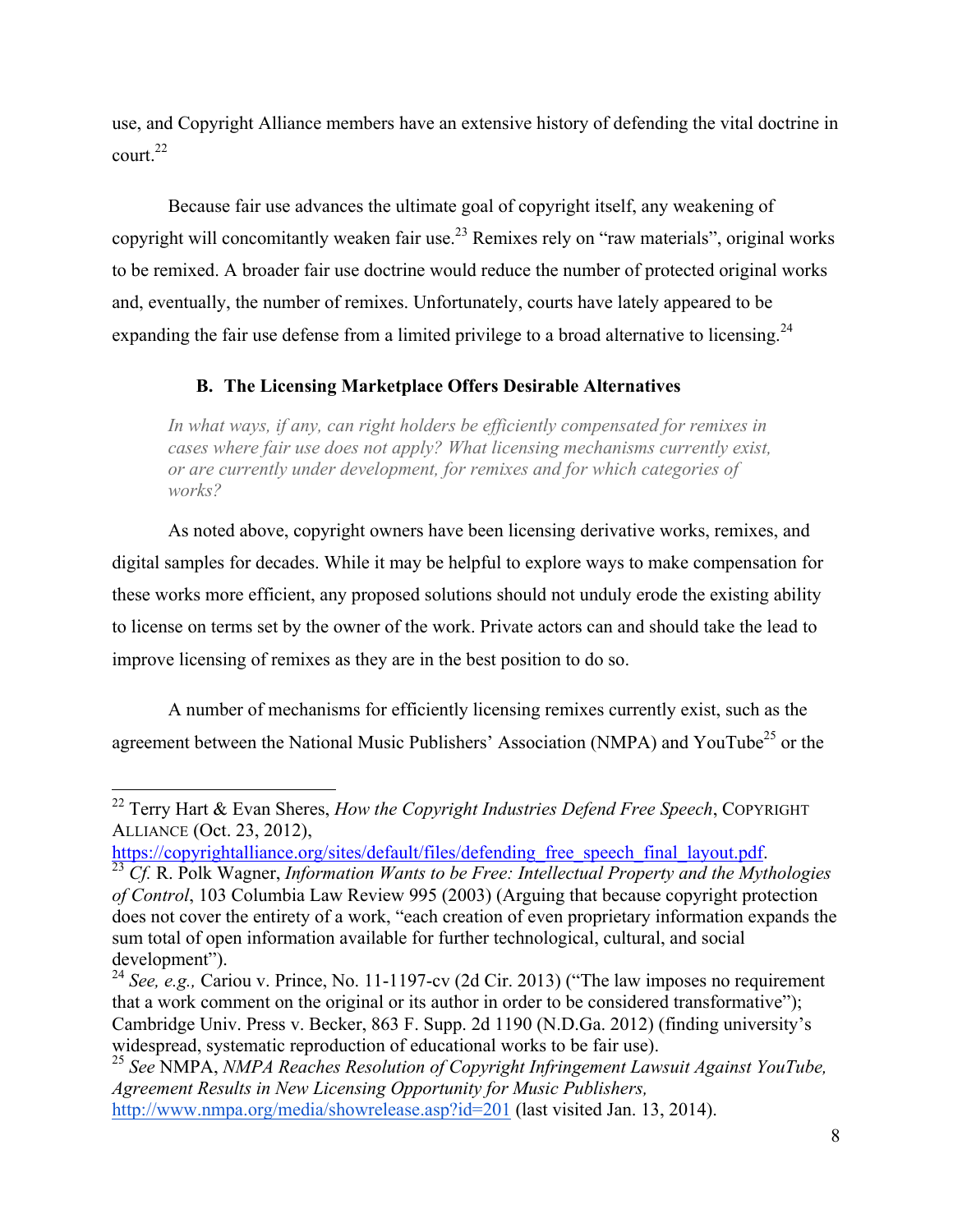development of micro-licensing platforms like the Recording Industry Association of America (RIAA) and NMPA announced in June 2013.<sup>26</sup> Several companies have begun offering their own solutions, such as ZEFR, which helps "brands and advertisers identify videos being uploaded by their fans [and] connect with them $^{27}$  and Amazon, through its new Kindle Worlds service, which provides a commercial venue for fan fiction of certain licensed media properties.<sup>28</sup>

Creative Commons offers a set of standardized public licenses, some of which grant *a priori* permission to create derivative works.<sup>29</sup> While the Creative Commons organization does not provide any administration or enforcement of the licenses and there are some deficiencies to the licenses, $30$  standardized, easy to understand licenses do have benefits for individual creators to readily communicate permissible uses of their works to downstream users.

Other potential solutions — a discussion that ties into the discussion of online licensing also raised by this Notice of Inquiry — may include a centralized "copyright hub" that facilitates

 <sup>26</sup> *See* Ed Christman, *RIAA & NMPA Eyeing Simplified Music Licensing System, Could Unlock 'Millions' in New Revenue*, BILLBOARD (Jun. 13, 2013 5:11 AM),

http://www.billboard.com/biz/articles/news/record-labels/1566550/riaa-nmpa-eyeing-simplifiedmusic-licensing-system-could. <sup>27</sup> Ryan Lawler, *How ZEFR Brings Content ID to Content Creators, Media Companies… And* 

*Now Brands*, TECHCRUNCH (Aug. 14, 2013), http://techcrunch.com/2013/08/14/zefr-newhollywood/. <sup>28</sup> *See* AMAZON, *What is Kindle Worlds*,

http://www.amazon.com/gp/feature.html?docId=1001197421 (last visited Jan. 7, 2014). <sup>29</sup> *See* CREATIVE COMMONS, *About the Licenses*, http://creativecommons.org/licenses/ (last visited Jan. 16, 2014).

<sup>30</sup> *See* Jane Ginsburg, *Public Licenses: The Gift that Keeps on Giving*, THE MEDIA INSTITUTE (Jun. 11, 2009), http://www.mediainstitute.org/IPI/2009/061109\_PublicLicenses.php; Joan McGivern, *10 Things Every Music Creator Should Know about Creative Commons Licensing*, ASCAP (Sep. 1, 2007),

http://www.ascap.com/playback/2007/fall/features/creative\_commons\_licensing.aspx; Chris Castle, *Carefully Co-writing without Creative Commons*, MUSICTECHPOLICY (Jul. 29, 2006), https://musictechpolicy.wordpress.com/2006/07/29/carefully-co-writing-without-creative-

commons/. Note that Creative Commons released a new version of its licensing suite on Nov. 26, 2013, after the previous criticisms of license features and terms had been written, *see* http://creativecommons.org/weblog/entry/40935. The authors of this comment have not analyzed to what extent, if any, the new licenses address the specific deficiencies noted in these articles.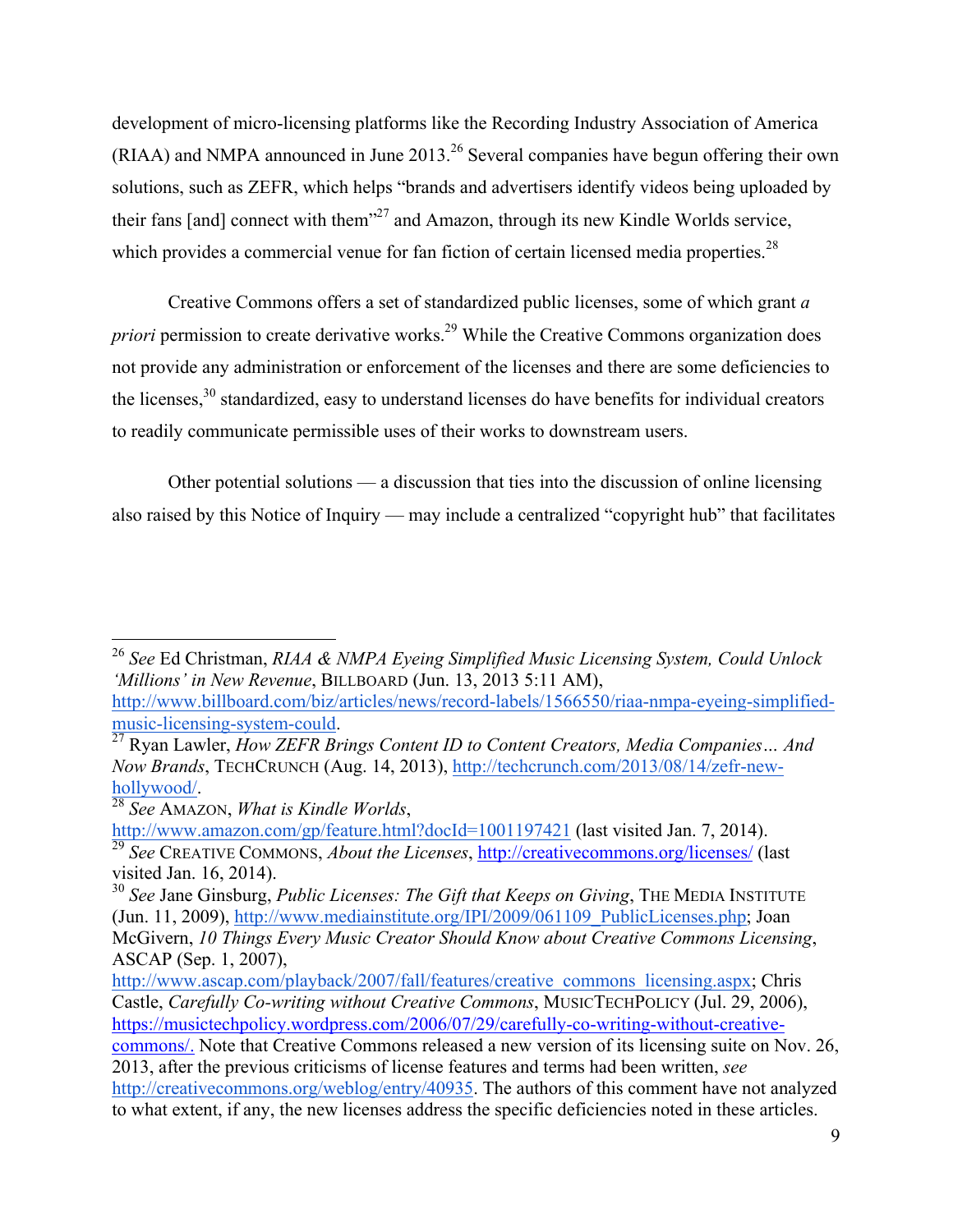high volume, low individual value licensing, an example of which was recently introduced in the  $IJK$ <sup>31</sup>

*Can more widespread implementation of intermediary licensing, such as YouTube's Content ID system, play a constructive role? If so, how? If not, why not?*

Intermediary licensing such as YouTube's Content ID system can absolutely play a constructive role if more widely implemented. Content ID — a combination of audiovisual identification technology and licensing mechanism that Google describes thoroughly in its comment $32$  — is, despite its imperfections, useful for reducing piracy, helping creators maintain control over how their works are used, and providing certainty to fans and remixers. A wider variety of online service providers should be encouraged to adopt systems like Content ID and other reasonable technical measures, and these tools should be adjusted to be workable for the licensing of other media beyond audiovisual works and music.

# **C. No New Changes To The Law Are Needed At This Time**

*Should alternatives such as micro-licensing to individual consumers, a compulsory license, or a specific exception be considered? Why or why not? What specific changes to the law, if any, should be considered? To what extent are there approaches that do not require legislation that could constructively address these issues?*

As stated above, the creative community is promoting a variety of consumer directed licensing approaches to enable fans of creative works to use them in new contexts. We believe this is the most constructive approach to address issues raised in the Green Paper. At the same time, we note that it is ironic that some in the copyright skeptic community are actually *opposing* the creation of new and efficient licensing and microlicensing models in order to advocate for expanding doctrines like fair use beyond their reasonable and appropriate borders.

Against this backdrop, the Copyright Alliance does not support the creation of new compulsory licenses or specific exceptions for remixes at this time. While compulsory licensing serves a useful purpose in instances where clear market failure exists, it is an extraordinary

 <sup>31</sup> *See* Olivia Solon, *Copyright Hub pilot launches in the UK*, WIRED UK (Jul. 10, 2013), http://www.wired.co.uk/news/archive/2013-07/10/copyright-hub-pilot.<br><sup>32</sup> PABLO CHAVEZ, GOOGLE, COMMENTS 3-5 (2013).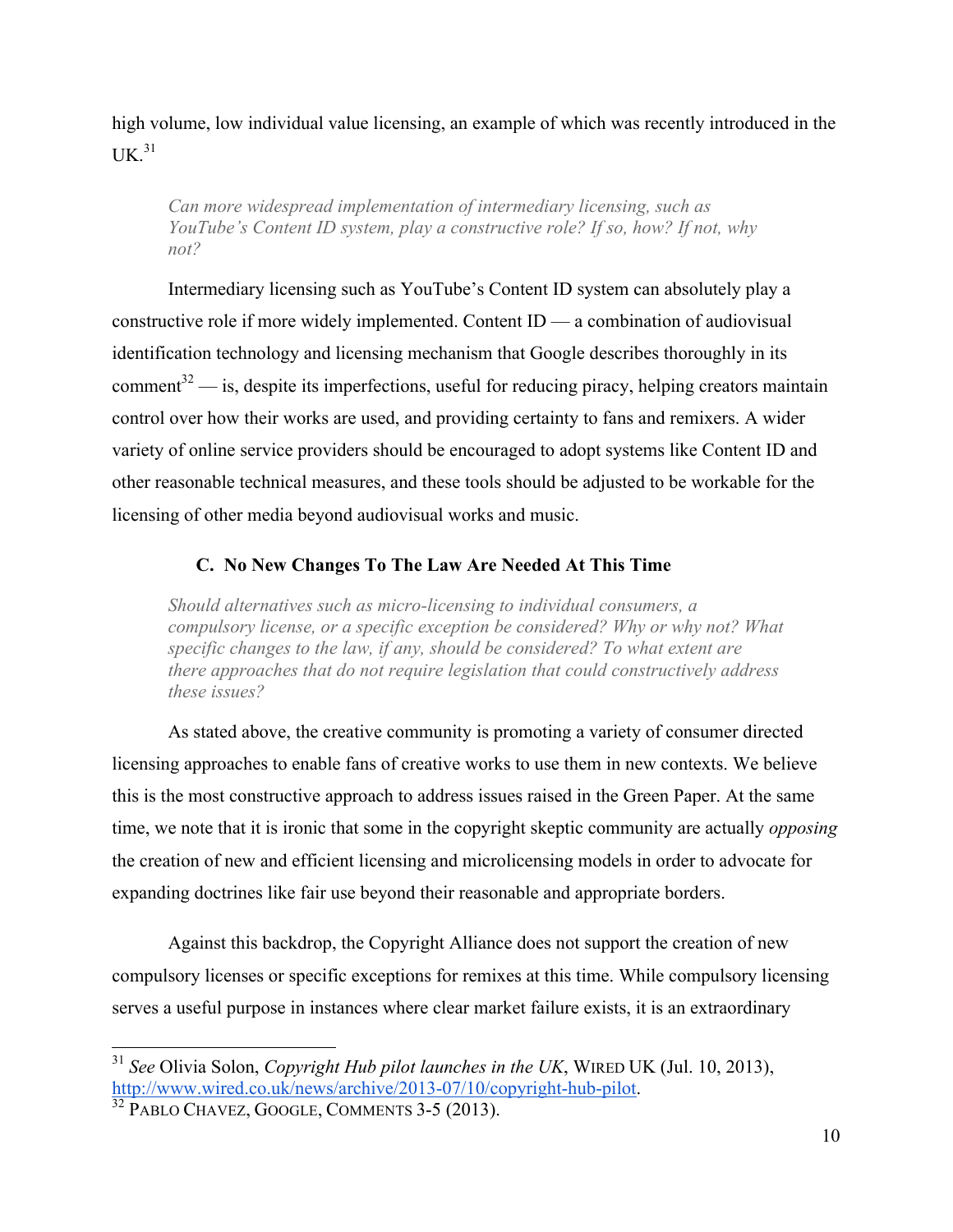departure from property and copyright principles and should be reserved for the limited situations in which government intervention in a free market is needed. In the majority of cases, compulsory licenses carry the risk of market distortion and price stagnation. Standardized compulsory license terms are especially inappropriate for remixes because remixes are rarely standardized.

In the same vein, specific exceptions to copyright owner's exclusive rights are not warranted. The Copyright Alliance is not aware of any evidence that existing mechanisms and those currently in development are inadequate to address remix issues. Those mechanisms include the originality requirement, the distinction between idea and expression, the substantial similarity test, and fair use, as they have traditionally been applied. Despite comments that suggest the doctrine of fair use is not functioning for creators because it is uncertain.<sup>33</sup> recent empirical scholarship has demonstrated that application of fair use by courts is, in fact, predictable.<sup>34</sup>

A copyright small claims court may help relieve tensions regarding remixes. Along with providing recourse to copyright owners who may be unable to assert their rights in federal court because of the time and expense involved, the small claims process recommended by the U.S. Copyright Office could have the ability "to render declaratory judgments pertaining to either the infringement or noninfringement of a copyrighted work."<sup>35</sup>

Voluntary initiatives and best practices should also be encouraged. The Principles for User Generated Content (UGC) Services serve as an example.<sup>36</sup> Developed as a result of collaboration between leading commercial copyright owners and services providing useruploaded and user-generated audio and video content, the Principles provide a set of recommendations that work toward the goals of eliminating infringing content on UGC services,

<sup>&</sup>lt;sup>33</sup> DEVIANTART, COMMENTS ON DEPARTMENT OF COMMERCE GREEN PAPER: COPYRIGHT POLICY, CREATIVITY, AND INNOVATION IN THE DIGITAL ECONOMY 17-20 (2013).

<sup>34</sup> *See* Neil Netanel, *Making Sense of Fair Use*, 15 LEWIS & CLARK L. REV. 715 (2011); Matthew Sag, *Predicting Fair Use*, 73 OHIO STATE LAW REVIEW 47 (2011); Pamela Samuelson, *Unbundling Fair Uses*, 77 FORDHAM LAW REVIEW 2537 (2009); Barton Beebe, *An Empirical Study of U.S. Copyright Fair Use Opinions, 1978-2005*, 156 U. PA. L. REV. 549 (2008). <sup>35</sup> U.S. COPYRIGHT OFFICE, COPYRIGHT SMALL CLAIMS: A REPORT OF THE REGISTER OF

COPYRIGHTS 104 (2013). <sup>36</sup> *See* Principles for User Generated Content, http://www.ugcprinciples.com/.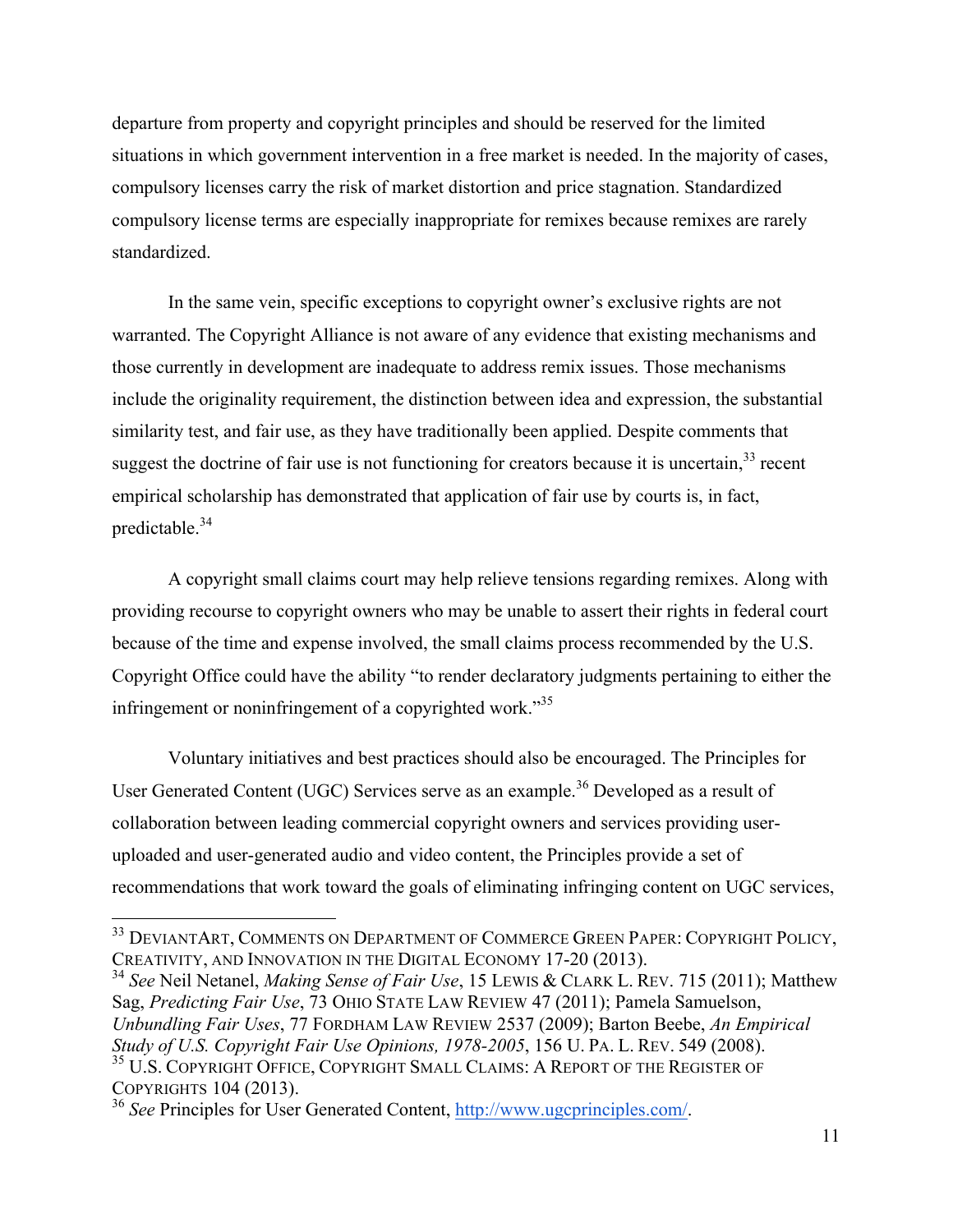encouraging uploads of wholly original and authorized user-generated audio and video content, accommodating the fair use of copyrighted content on UGC services, and protecting legitimate interests of user privacy. The U.S. Copyright Office may have a role to play in developing further best practices.

Perhaps most helpful to this arena is simply education. Helping creators, remixers, and consumers understand better the legal principles involved and the licensing options available would go a long way in maintaining a well-functioning and effective copyright system. The Copyright Alliance echoes Register of Copyrights Maria Pallante's recommendation that "the next great copyright act should be as accessible as possible."<sup>37</sup>

A few comments have suggested legislative changes that the Copyright Alliance believes are misguided and unproductive. Some have recommended changes to 17 U.S.C. § 512(f), which provides a cause of action against those who make knowing material misrepresentations in DMCA takedown notices or counternotices. Courts have consistently held that Congress struck the appropriate balance under  $512(f)$ ;<sup>38</sup> as one court noted, "The high standard for a  $\S$  512(f) claim reflects the reality that copyright owners face an uphill battle to protect their copyrights on the internet. … Without the subjective standard, copyright owners … could face limitless lawsuits just by policing [their] copyrighted material on the internet.<sup>39</sup> As it is currently interpreted, the DMCA already places a disproportionate burden of policing infringement on copyright owners. The overwhelming majority of takedown notices are legitimate, so lowering the threshold for illegitimate notices or increasing the penalties would severely undermine the system with little positive benefit. To the extent that 512(f) does not do enough to address abusive DMCA notices, best practices are the most appropriate vehicle for improvement.

One comment proposes legislative clarification that "criminal penalties cannot apply if the work in question is arguably transformative and does not take all or substantially all of the

<sup>&</sup>lt;sup>37</sup> Maria Pallante, *The Next Great Copyright Act*, 36 COLUM. J.L. & ARTS 316, 339 (2013).<br><sup>38</sup> Rossi v. MPAA, 391 F.3d 1000 (9th Cir. 2004); Tuteur v. Crosley-Corcoran, No. 13-10159-

RGS, slip op. (D. Mass. Apr. 10, 2013); Ouellette v. Viacom Int'l, Inc., No. CV-10-133-M-DWM-JCL, slip op. (D. Mon. Mar. 13, 2012).

 $39$  Ouellette v. Viacom Int'l, Inc., No. CV-10-133-M-DWM-JCL, slip op. (D. Mon. Mar. 13, 2012).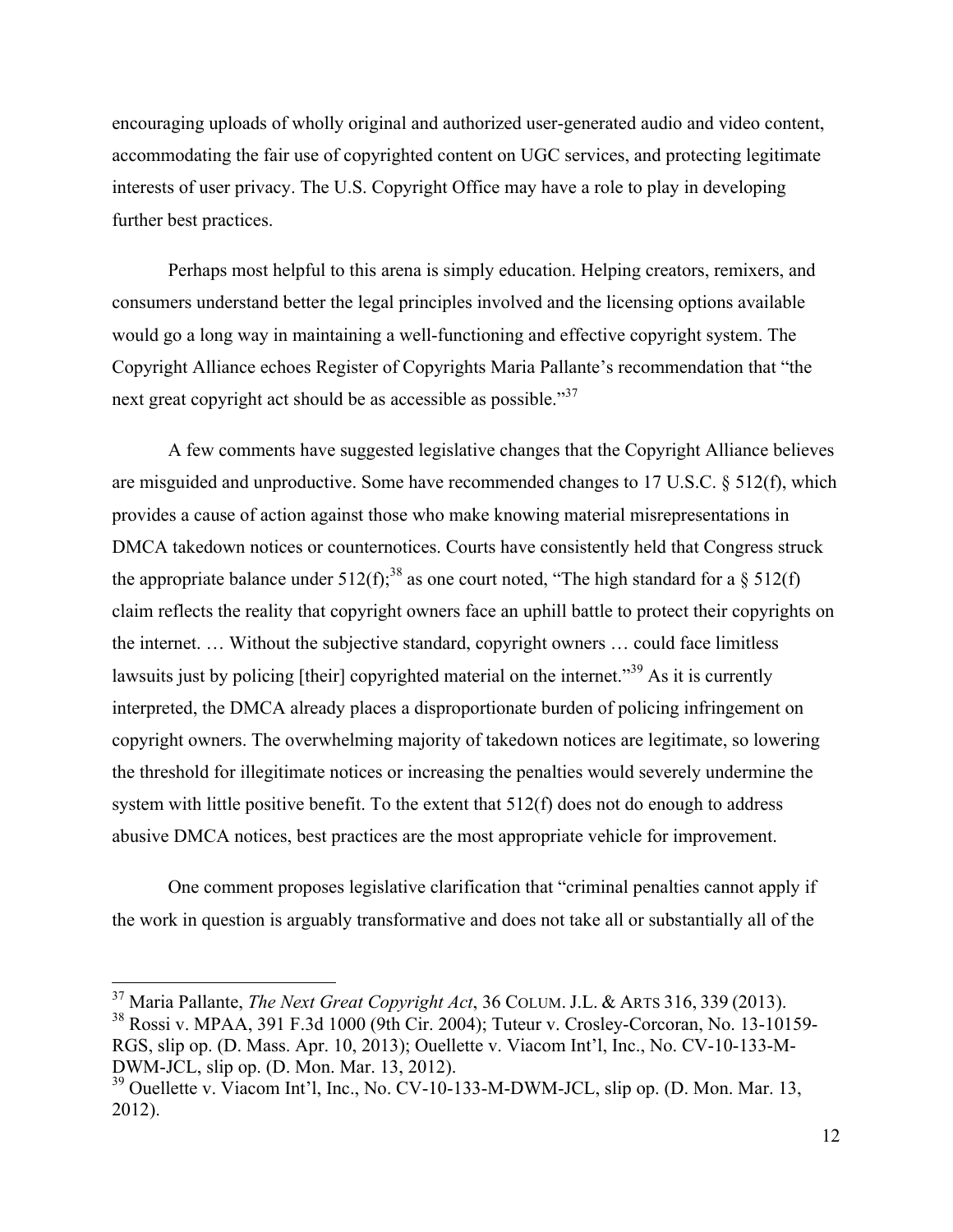content of another work."<sup>40</sup> Such a clarification is unnecessary. As the Department of Justice notes, "fair use rarely comes up in the criminal context, most likely because prosecutors are reluctant to prosecute where fair use is a serious issue."<sup>41</sup> This is primarily because a defendant who believed her use to be fair most likely lacks the necessary *mens rea* for willful infringement. "Prosecutors are—and generally should be—reluctant to seek charges where the defendant acted 'for purposes such as criticism, comment, news reporting, teaching ..., scholarship, or research' or any other use with a beneficial public purpose."

#### **II. The Relevance and Scope of the First Sale Doctrine in the Digital Environment**

The applicability of the first sale doctrine in the digital environment has become a popular policy issue, but it should not serve as a talisman for addressing issues that are better addressed through other means. The first sale doctrine recognizes that physical goods become "used." Consumers benefit by having secondary markets to extract value from "used" goods, but such markets are premised on the abandonment of ownership by a seller. In the digital environment, however, there are many transactions between copyright owners and users that do not involve abandonment of ownership; rather, they involve licensing. In fact, innovation in the digital economy is increasingly being driven by a meaningful ability to license creative works. Consumers benefit greatly from licensing, which has emerged as the principal mode of distribution for a wide array of creative works. Licensing creates a dynamic marketplace that affords creators and distributors the flexibility to give consumers a range of choices — accessing the creative works they want, when they want, at a variety of price points. The first sale doctrine should not be used to erode the sales/license distinction; availability of a greater selection of expressive works in the marketplace is not merely an abstract societal benefit, it is a principal goal of copyright law.

<sup>&</sup>lt;sup>40</sup> WATTPAD, COMMENTS ON DEPARTMENT OF COMMERCE GREEN PAPER, COPYRIGHT POLICY, CREATIVITY, AND INNOVATION IN THE DIGITAL ECONOMY 3 (2013).

<sup>&</sup>lt;sup>41</sup> OFFICE OF LEGAL EDUCATION EXECUTIVE OFFICE FOR U.S. ATTORNEYS, PROSECUTING IP CRIMES MANUAL 72 (4th ed. 2013).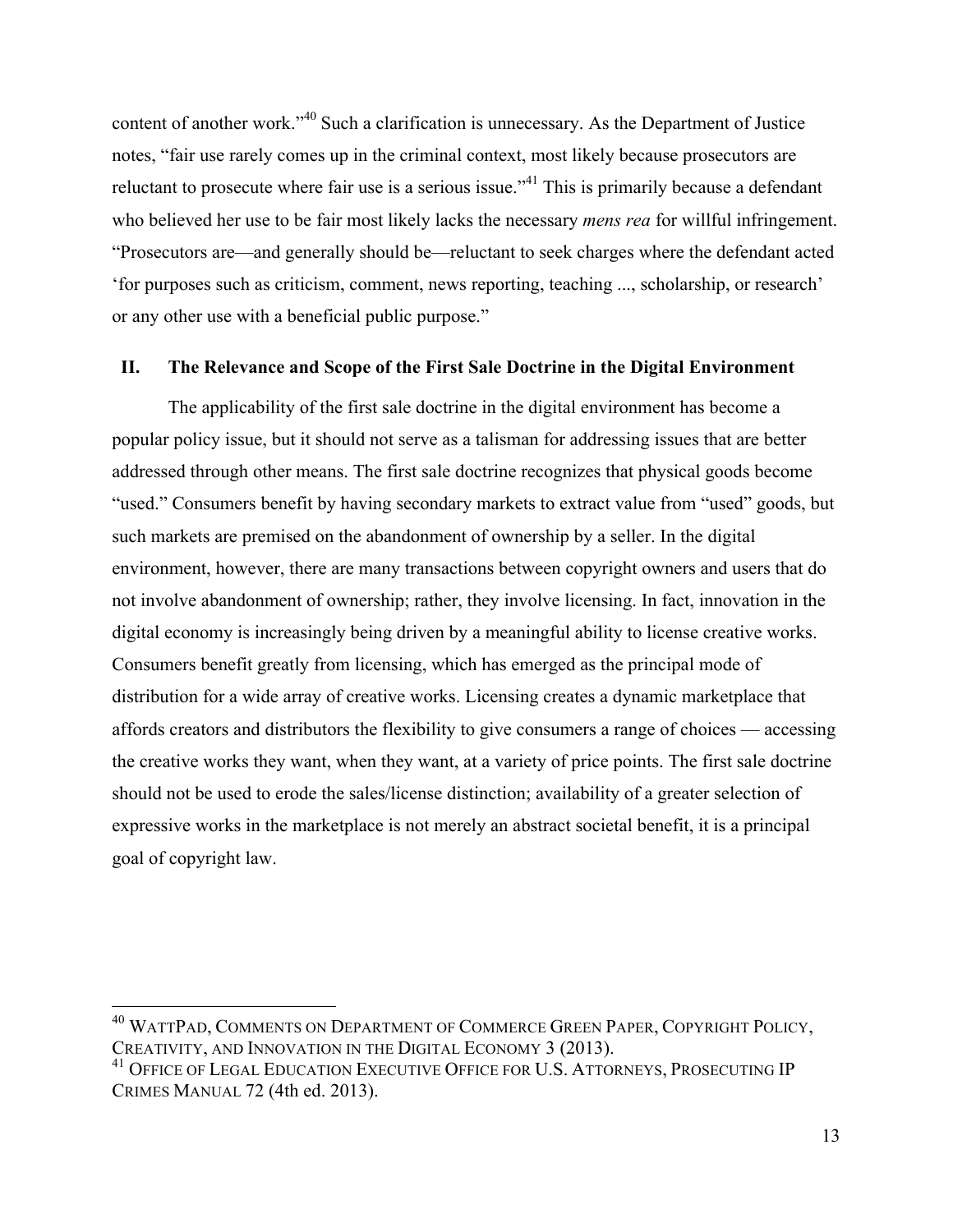#### **A. Licensing Enables Broader Consumer Choice In The Digital Economy**

*What are the benefits of the first sale doctrine? And to what extent are those benefits currently being experienced in the digital marketplace?*

Licensing, a key adjunct to the first sale doctrine, has many benefits in the digital economy. Perhaps most importantly, licensing enables greater consumer choice as distributors can provide consumers options for accessing and using works beyond purchasing them outright. DVDs, CDs, and paperbacks remain an option, but customers today have exponentially more options then they did in the analog world. Rather than all fitting into a rigid sales model, consumers have the choice to either buy or license a physical copy of a work or obtain access on more flexible terms. Licensing allows the management of relationships among copyright owners, distributors, and consumers on a granular level, permitting a degree of customization not possible when a buyer-seller relationship exists is the only option.

*To what extent does the online market today provide opportunities to engage in actions made possible by the first sale doctrine in the analog world, such as sharing favorite books with friends, or enabling the availability of less-than-fullprice versions to students?*

Consumers today can access and engage in content in a variety of ways at a range of price points — perhaps surpassing what was available in the analog world pursuant to the first sale doctrine.

It is worth pointing out that, even in the physical world, the first sale doctrine is not necessarily always the best mechanism for meeting consumer demand. Look at video rental, for example: demand for films can be unpredictable and vary over a film's lifespan—a film may be in higher demand when it has just been released or when it is seasonally appropriate. Video rental services that rely solely on the first sale doctrine thus run the risk of either buying too many films or buying too few. Licensing arrangements, such as the one Blockbuster had with studios, generally work better for all participants in a supply chain,<sup>42</sup> which results in a market that better meets consumers' needs.

 <sup>42</sup> *See* Gérard P. Cachon & Martin A. Lariviere, *Supply Chain Coordination with Revenue-Sharing Contracts: Strengths and Limitations*, 51 MANAGEMENT SCIENCE 30 (2005).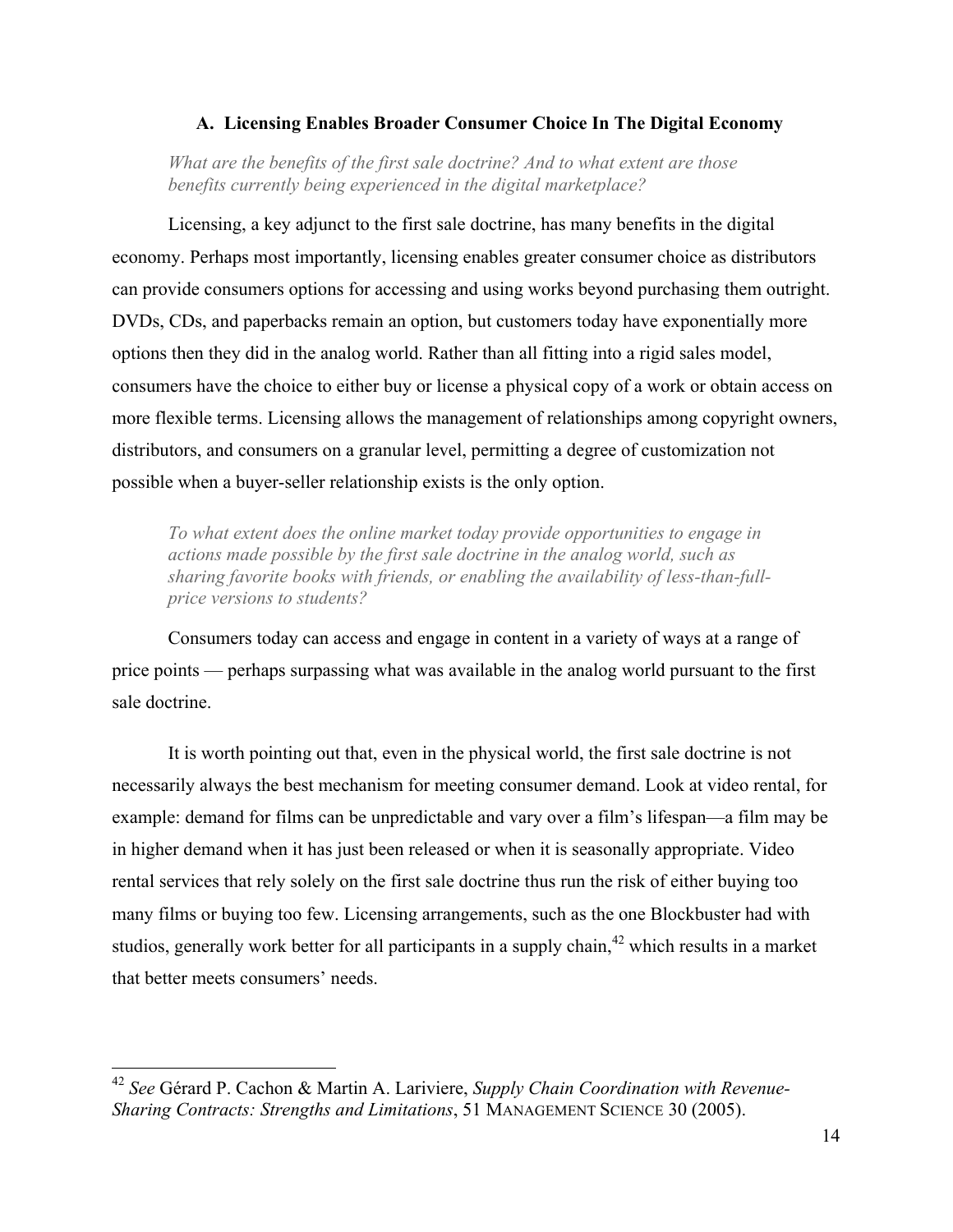Because of licensing, the online market provides opportunities far beyond those made possible by the first sale doctrine in the analog world. A few examples include the following:

- Digital music Among the 60+ licensed digital services currently available in the U.S.,<sup>43</sup> iTunes, Rhapsody, Spotify, Pandora, GooglePlay, Amazon all provide flexibility in terms of access by offering, for example, individual songs instead of whole albums; downloads or on demand streaming of millions of songs; and different price points.<sup>44</sup>
- Film and TV Amazon offers short-term rentals, indefinite access, and on demand streaming; Netflix allows streaming on multiple devices simultaneously; services such as VUDU, Barnes & Noble's Nook Video, iTunes, GooglePlay, UltraViolet, and nearly 100 other services in the U.S. provide cloud storage, downloading, streaming and physical copies.
- Digital books and magazines eBooks are now part of the mainstream. Amazon features different price points for access to different numbers of books. Sony ReadStore gives readers the right to download, read, listen and view digital content. Services such as Kobo, Barnes & Noble; audible.com, and audiobooks.com give readers an array of additional choices.
- Digital photography Companies like Shutterstock and Getty Images allow access to millions of images under a variety of licensing terms using different price points, sizes, placements and uses.

This incomplete list barely scratches the surface of the possibilities beyond a simple buying/ownership model in the online market. UltraViolet, for example, goes beyond traditional licensing to offer a broader, multiple access framework for viewing films and television shows, one that currently allows a licensed movie to be watched on a dozen different devices by up to six individuals – and because the framework manages rights rather than content, it insulates customers from future technological advances.45 This list also demonstrates that the online market is working to meet consumer demands and that upsetting existing contractual

 <sup>43</sup> *See* http://www.whymusicmatters.org for a list of licensed digital music providers.

<sup>44</sup> *See* http://www.wheretowatch.org for a list of licensed online film and television providers.

 $45$  As of 2013, over 15 million households have signed up for UltraViolet accounts, and over 12,200 titles are available through the service. *See* Chris Tribbey, *UltraViolet Enjoys Record Week*, HOME MEDIA MAGAZINE (JAN. 2, 2014), http://www.homemediamagazine.com/digitalevolution/ultraviolet-enjoys-record-week-32200.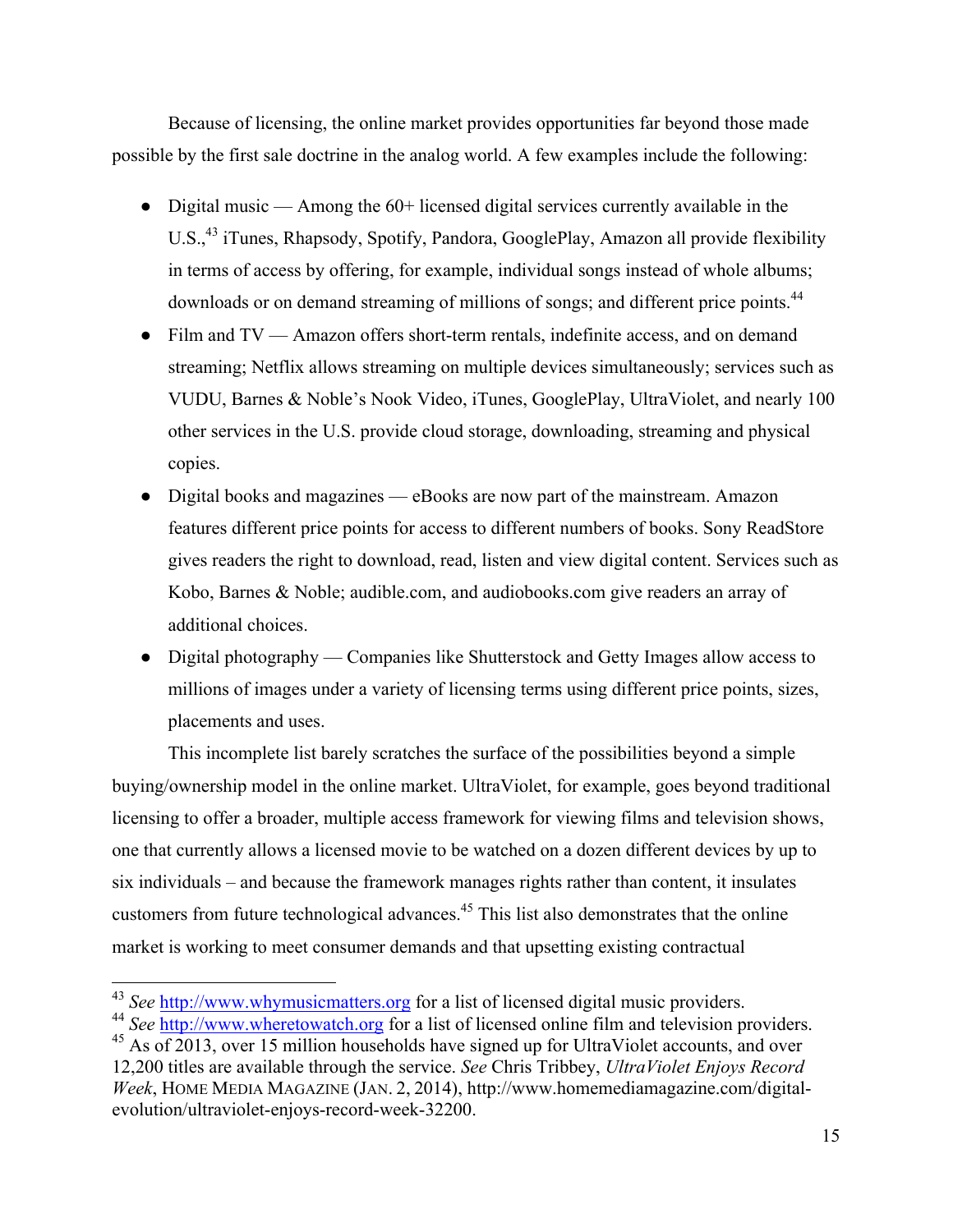relationships and licensing expectations is not needed. Although issues are likely to arise, they will be best addressed through the private market.

If the market does not currently provide such opportunities, will it do so in the *near future? If not, are there alternative means to incorporate the benefits of the first sale doctrine in the digital marketplace? How would adoption of those alternatives impact the markets for copyrighted works?*

The examples above illustrate that the possibilities of new licensing and distribution models have only begun to be realized. Making sure that copyright owners have a meaningful ability to license is key to this realization. Trying to force digital works to behave like physical goods would be a big step backward. "Digital first sale" would have a chilling effect on the development of new business models based on licensing. Worse, it would open the gates to commercial services that take advantage of legal formalities to offer access to creative works without paying creators. This sort of destructive competition would have, as Prof. John Villasenor rightly observed during the Green Paper public meeting, devastating effects on copyright owners.

*Are there any changes in technological capabilities since the Copyright Office's 2001 conclusions that should be considered? If so, what are they? For example, could some technologies ensure that the original copy of a work no longer exists after it has been redistributed?*

Because of the nature of digital works, it is unlikely that a digital first sale doctrine will be workable in the foreseeable future. While theoretically a technology could be developed that eliminates all copies after the original has been redistributed, this is not currently a practical reality with sufficient security to be viable for commercial works of entertainment. Transmission of digital works necessitates the making of a new copy. This is not a purely formalistic approach to copyright law; it carries strong policy prescriptions. As the Copyright Office noted, a "used" digital copy is indistinguishable from a new one because digital goods do not degrade like physical goods. In addition, the need to transport physical copies "acts as a natural brake on the effect of resales on the copyright owner's market" while digital copies can be transmitted instantaneously anywhere with minimal costs. A secondhand market for "used" digital goods would thus compete directly with "new" works.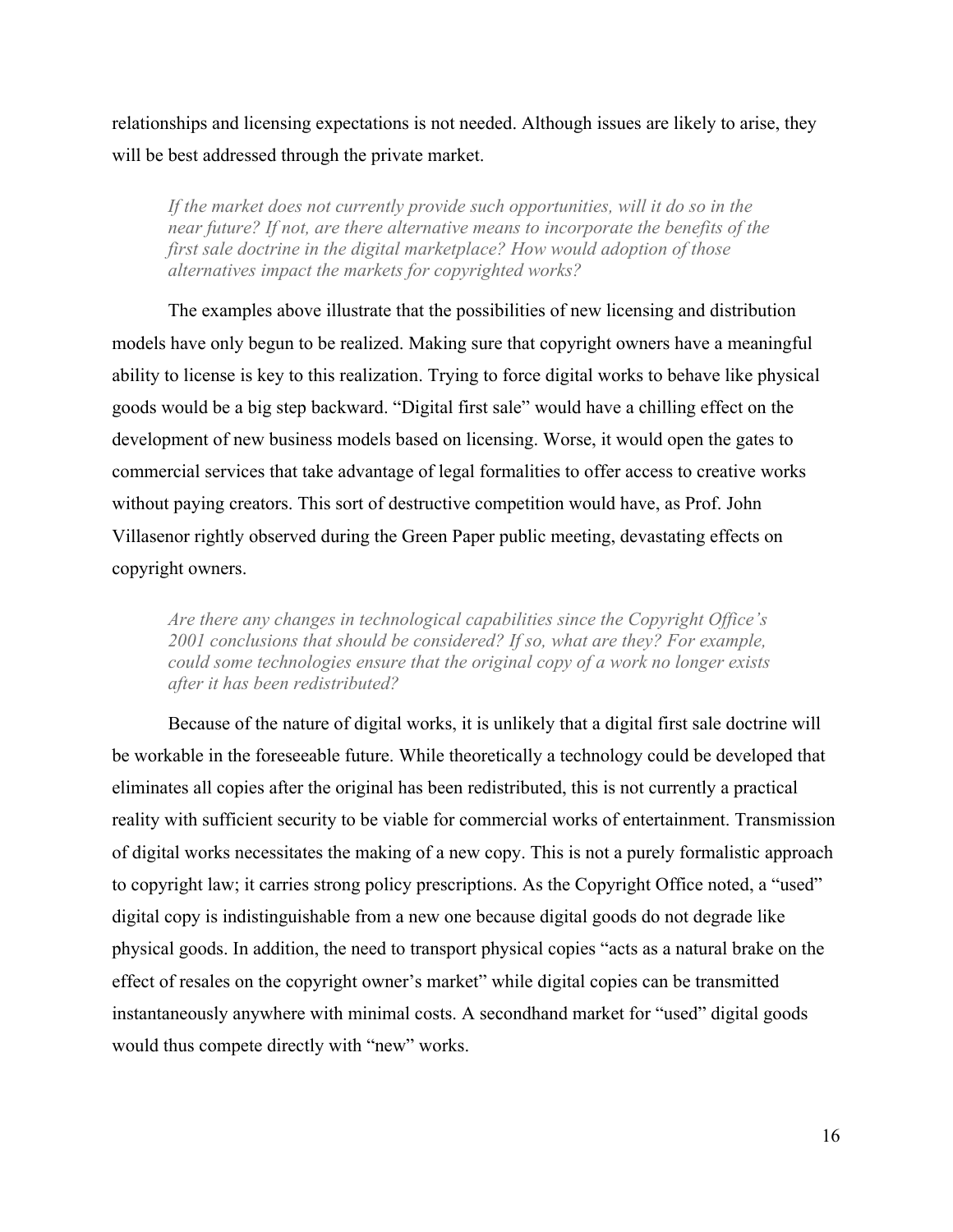Experience with technology since the Copyright Office's report reinforces its conclusions. The Office noted that one of the only ways that a digital first sale doctrine could work is through technological measures (such as a "forward-and-delete" technology). It is questionable, however, whether this is even a theoretical possibility. Additionally, the Copyright Office points out some of the practical shortcomings of a technologically based approach: "Technological measures can be hacked; they are expensive; and they often encounter resistance in the marketplace.<sup>346</sup> The twelve years since the report confirm the prescience of the Office. The time since the report also confirms that the robust online market for digital works seen today did not require a digital first sale doctrine to develop.

# **B. The** *Kirtsaeng* **Decision Has A Very Limited Impact In The Online Environment**

*How will the Supreme Court's decision in* Kirtsaeng v. John Wiley & Sons, Inc.*, 133 S.Ct. 1351 (2013), impact the ability of right holders to offer their works at different prices and different times in different online markets? How will any such changes impact the availability of and access to creative content in the United States and elsewhere?*

The Supreme Court's decision in *Kirtsaeng* was, as a three Justice dissent pointed out, a "bold departure from Congress's design" to protect copyright owners from competing against unauthorized importation of works acquired abroad, one that hampers the ability of copyright owners to tailor works to the needs of specific markets. It is too early to tell what the ultimate impact of a decision that erodes decades of industry practice and reverses U.S. law on exhaustion will be. From a legal standpoint, because the Supreme Court's decision in *Kirtsaeng* concerned the interpretation of a provision dealing with the importation of *physical* goods, it should not have any effect on digital works in the online marketplace — and it certainly should not have any impact on the distinction between sales and licensing of creative works. Because consumers are increasingly accessing many types of copyrighted works in digital form online (including eBooks, movies, music and games), the effect of the decision on copyright owners is likely to be limited. However, the expectation of a limited impact will be placed at risk if lawmakers respond

<sup>&</sup>lt;sup>46</sup> By 2009, all major labels stopped requiring DRM on sound recordings licensed through Apple's iTunes, in part because of customer resistance to copy protected files. *See* Brad Stone, *Apple Drops Anticopying Measures in iTunes*, NEW YORK TIMES (Jan. 6, 2009), http://www.nytimes.com/2009/01/07/technology/companies/07apple.html? r=0.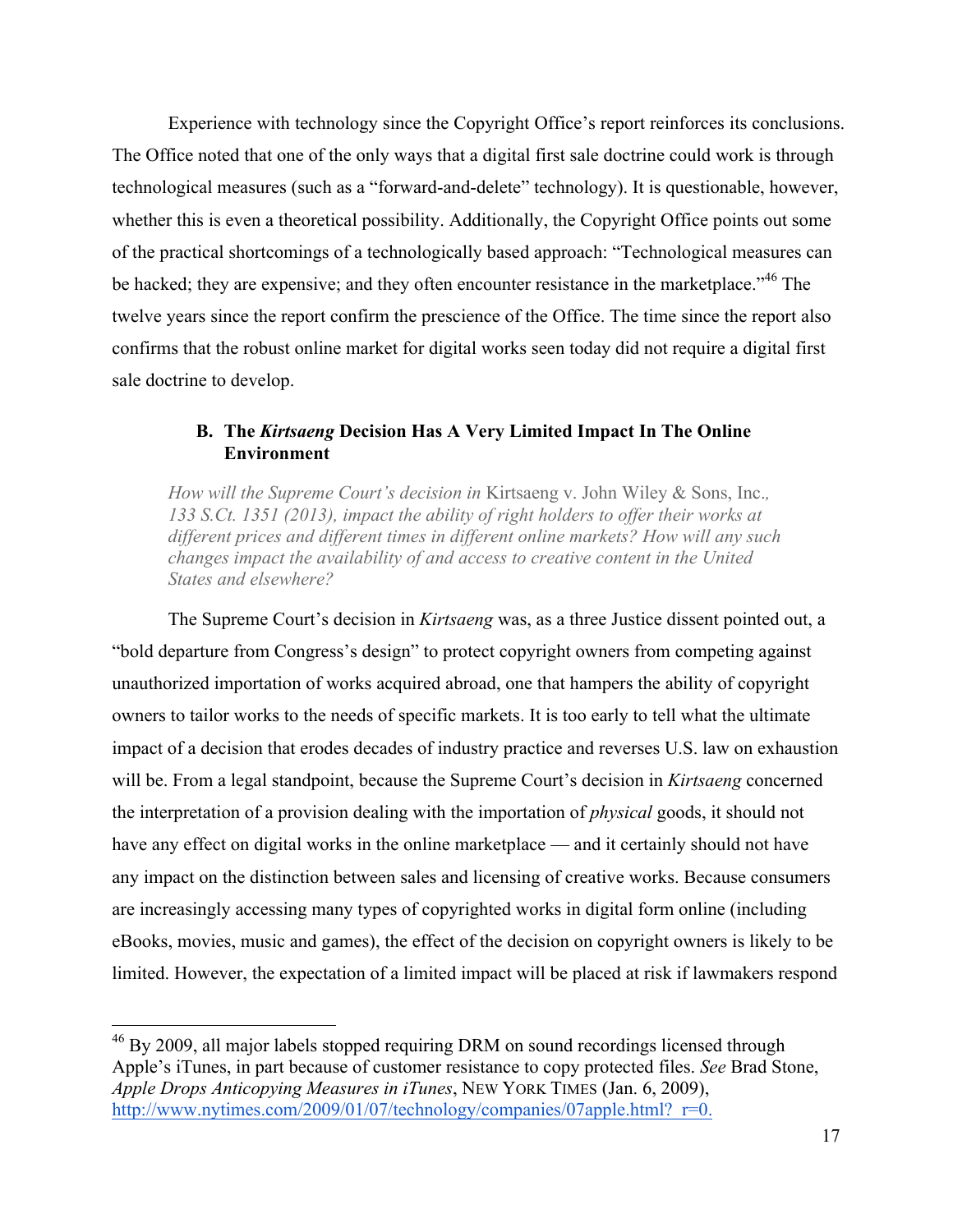favorably to those who would use *Kirtsaeng* as a rallying cry for first sale in the digital environment. More importantly, where purchases of books or other types of copyrighted works in *physical* copies still outnumber purchases in digital formats or otherwise clearly remain the subject of consumer demand, the Court's decision is already curtailing the ability of U.S. copyright owners to reasonably make such products available to nationals of countries in many overseas markets.

The Court's decision, unfortunately, hurts the ability of copyright owners to offer less expensive versions of works in lesser-developed countries without such works being arbitraged to cannibalize the U.S. commercial marketplace. For example, the result in the *Kirtsaeng* decision is forcing textbook publishers to change their business models if they want to offer hard copies of their works in foreign markets. Since they can no longer engage in price differentiation, some publishers are changing to a uniform pricing model to prevent their works that were intended for markets in other countries from making their way into the United States where they compete with the U.S. versions.<sup>47</sup> These publishers are now selling their works internationally at the U.S. price, notwithstanding that this makes their works much less affordable in many of these foreign markets.

The uniform prices will make it impractical for students and consumers in lesserdeveloped countries to buy these works. This will result in publishers selling fewer copies abroad, which in turn will reduce publishers' revenues in these foreign markets and possibly prevent them from investing in the creation of new works. Since they can expect to sell fewer copies abroad, publishers will no longer be able to count on profits in those markets substantially contributing to recovery of their investments and expenses in creating, producing and distributing their works, which helps them to avoid the need to increase domestic prices. So, in addition to making it less likely that students and consumers in lesser-developed countries can purchase U.S. works, U.S. publishers will sell fewer copies of their works abroad and U.S. consumers could end up paying more for the U.S. editions of these works. The ultimate losers from *Kirtsaeng's* questionable recasting of the first sale defense will not only be U.S. publishers but also both foreign and U.S. consumers.

 <sup>47</sup> *See e.g.*, Lisa Campbell, *Cengage adopts global pricing after* Kirtsaeng, The Bookseller, Oct. 6, 2013, *available at* http://www.thebookseller.com/user/login?destination=node%2F210780.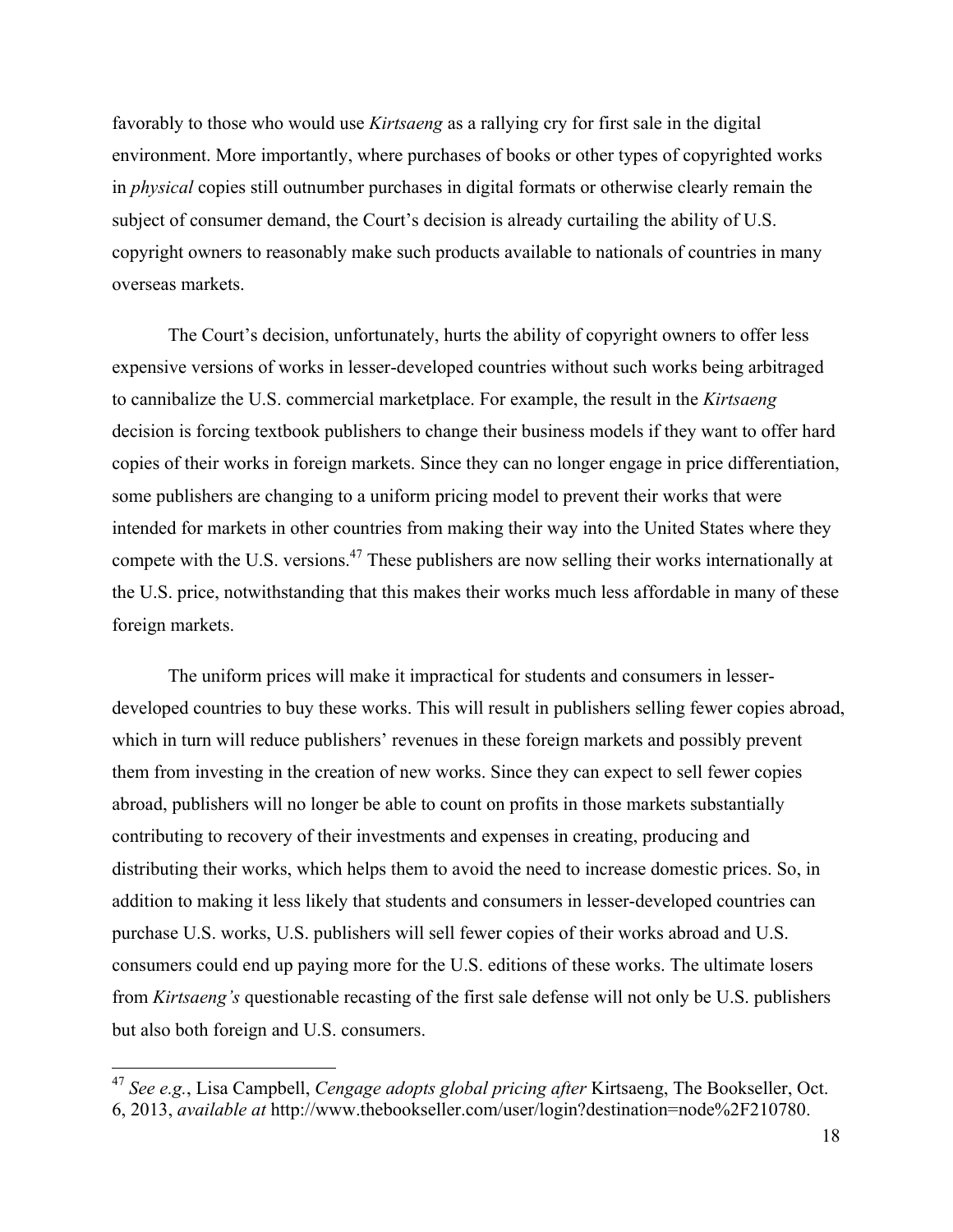## **III. The Appropriate Calibration Of Statutory Damages In The Contexts Of Individual File Sharers And Of Secondary Liability For Large-Scale Infringement**

Statutory damages are a positive feature of copyright law, enabling meaningful remedies for creators and affording courts flexibility in a variety of situations. Particularly in copyright infringement cases, actual damages are very difficult to proof. Moreover, even when actual damages can be proven, they are often less than the cost of detecting and investigating infringements. The current statutory damages regime is appropriate, necessary, and need not be recalibrated.

The availability of damages set by statute has been a feature of U.S. copyright since before the first federal Copyright Act. Five of the twelve original colonies that passed copyright statutes before the Constitutional Convention had pre-established damages provisions.<sup>48</sup> The 1790 Copyright Act provided for such damages, as did every revision since. In the Copyright Act of 1895, Congress for the first time departed from the traditional manner of calculating damages per infringing *copy* to adopt the per infringed *work* standard that is still used today. When adjusted for inflation, the current range of statutory damages is in line with, or in some cases lower than, statutory damages under the 1909 and 1976 acts.<sup>49</sup>

It is incorrect to refer to the pre-established damages set in 17 U.S.C. § 504(c) as "exemplary" or "punitive" damages. Statutory damages are intended as a substitute for actual damages, primarily serving a compensatory and deterrent role, rather than punishment on top of ordinary damages. A report by the Register of Copyrights during the revision effort that led to the Copyright Act of 1976 details the principles underlying statutory damages: assuring adequate

 <sup>48</sup> William S. Strauss, U.S. Copyright Office, *Studies on Copyright Law Revision Prepared for the Sen. Subcomm. on Patents, Trademarks, and Copyrights: The Damage Provisions of the Copyright Law (Study No. 22)* 1 (1956) [hereinafter *Study No. 22*] (stating that as a result of a 1783 Congressional resolution recommending states the adoption of copyright statutes, Massachusetts, New Hampshire, Rhode Island had statutorily provided minimum and maximum damages for copyright infringement; while Maryland and South Carolina had a fixed sum to be

paid for each infringing sheet).<br><sup>49</sup> Thomas Sydnor & Debbie Rose, *Capitalist Copyrights: A Republican Reply to "Three Myths about Copyright*, COPYRIGHT ALLIANCE (Dec. 5, 2012),

https://copyrightalliance.org/2012/12/capitalist\_copyrights\_republican\_reply\_three\_myths\_about \_copyright?page=show#.UrzuXvRDu3Y.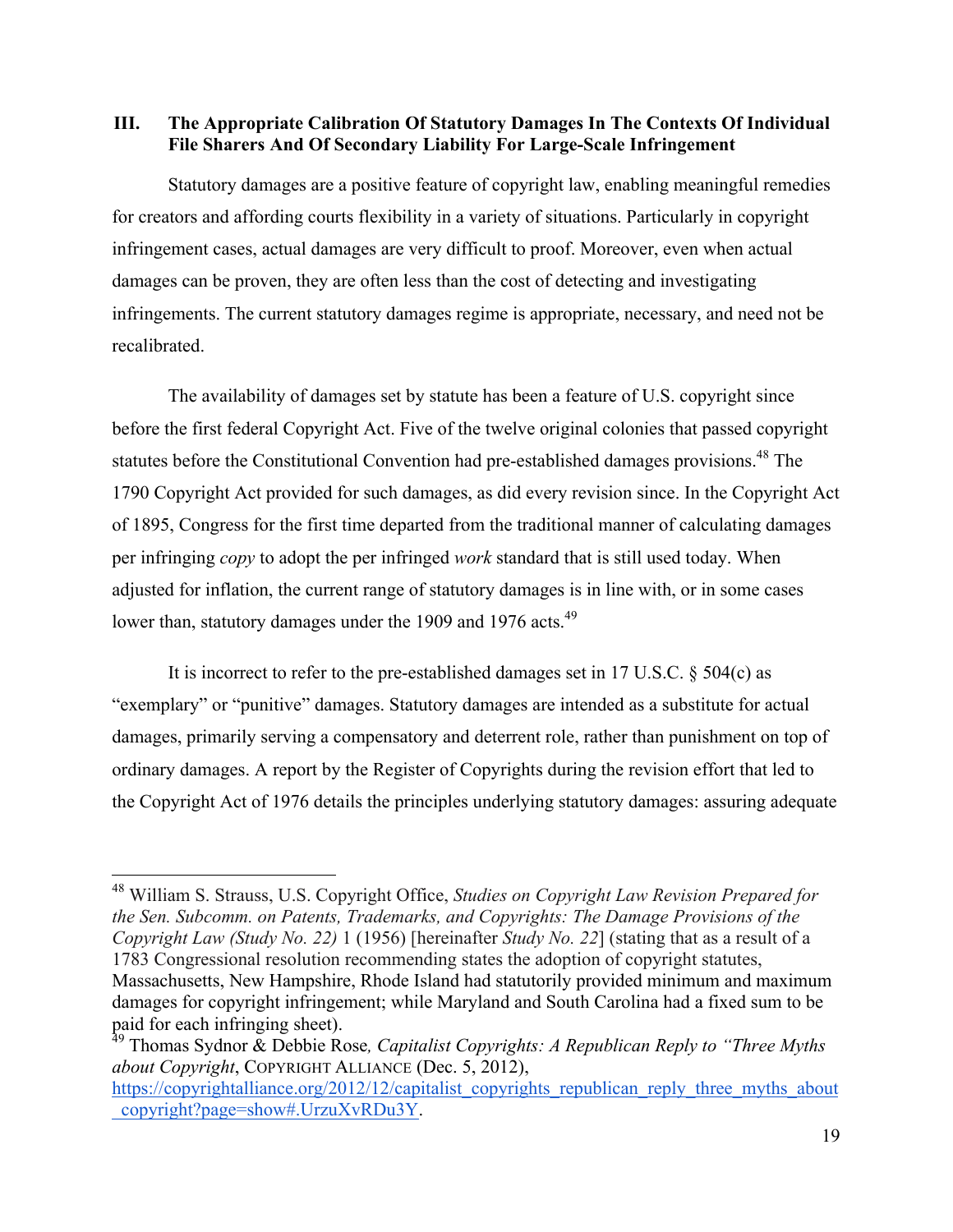compensation to a copyright owner for her injury and deterring infringement.<sup>50</sup> As the report says, it is difficult to establish the value of a copyright and the loss caused by infringement. Many times the only direct loss that can be proven is the amount of a license. If awards were limited to this amount, it would invite infringement because the risk of loss to the infringer would be negligible. Just as inadequate would be an award solely of an infringer's profits, which may be impossible to compute or not an accurate measure of the copyright owner's injury.<sup>51</sup>

Statutory damages are also legally and constitutionally sanctioned. There is little question that legislatures can set the amount of civil damages by statute. The Supreme Court has long held that such damages need not correspond to actual damages, particularly where the damages involve a public wrong rather than a private injury.<sup>52</sup> "The protection of copyright," as the Eighth Circuit has said on another occasion, "is a vindication of the public interest."<sup>53</sup> Both appellate courts that have considered the constitutionality of copyright's statutory damages for individual file sharers have held that such awards are consistent with the Due Process Clause.<sup>54</sup>

Statutory damages are most important to individual creators, a group that is typically overlooked in discussions about the remedy. The availability of statutory damages is often a threshold question for an individual creator deciding whether or not to pursue an infringement claim in federal court, given the extremely high costs involved. Eliminating or limiting this recourse deprives these creators of effective remedies for infringement of their works.

 <sup>50</sup> *See Study No. 22, supra* note 46.

<sup>51</sup> *See* Woolworth Co. v. Contemporary Arts, Inc., 344 U.S. 228, 233 (1952) (". . . a rule of liability which merely takes away the profits from an infringement would offer little discouragement to infringers. It would fall short of an effective sanction for enforcement of the copyright policy. The statutory rule, formulated after long experience, not merely compels restitution of profit and reparation for injury but also is designed to discourage wrongful conduct. The discretion of the court is wide enough to permit a resort to statutory damages for such purposes. Even for uninjurious and unprofitable invasions of copyright the court may, if it deems it just, impose a liability within statutory limits to sanction and vindicate the statutory policy.").  $52$  St. Louis IM & S. Ry. Co. v. Williams, 251 U.S. 63, 66 (1919).<br> $53$  Capitol Records, Inc. v. Thomas-Rasset, 692 F.3d 899, 909-10 (8th Cir. 2012).

<sup>&</sup>lt;sup>54</sup> See Sony BMG Music Entertainment v. Tenenbaum, 719 F.3d 67, 71-72 (1st Cir. 2013); Thomas-Rasset, 692 F.3d 899, 907-10.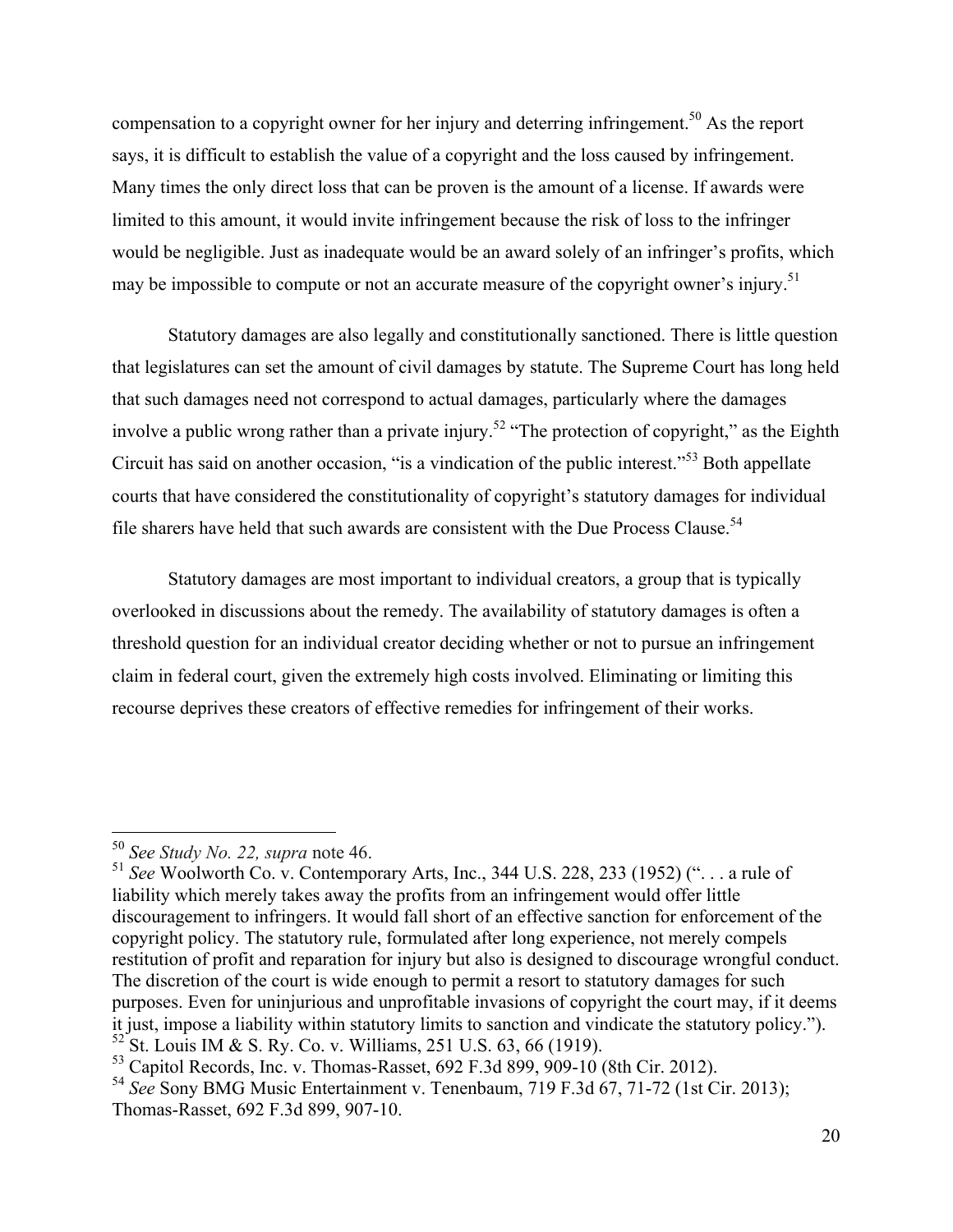*To what extent is application of the current range of statutory damages necessary for effective deterrence with respect to (a) direct infringement by individual file sharers and (b) secondary liability by online services?*

#### **A. Current Statutory Damage Provisions Adequately Address Infringement By Individual File Sharers**

The current range of statutory damages remains vital to providing meaningful protection, especially in the online environment. Education about legal options for accessing content and cross-industry voluntary initiatives, like the Copyright Alert System, remain the primary methods used to direct individuals away from infringement. Nevertheless, there is no compelling reason to recalibrate statutory damages in cases of individual file sharers.

The current range of statutory damages is flexible enough to tailor remedies for individual file sharers in light of factors that the fact-finder finds appropriate. The Eighth Circuit has remarked,

By its terms… the statute plainly encompasses infringers who act without a profit motive, and the statute already provides for a broad range of damages that allows courts and juries to calibrate the award based on the nature of the violation. For those who favor resort to legislative history, the record also suggests that Congress was well aware of the threat of noncommercial copyright infringement when it established the lower end of the range. Congressional amendments to the criminal provisions of the Copyright Act in 1997 also reflect an awareness that the statute would apply to noncommercial infringement. $55$ 

Moreover, contrary to suggestions by some commenters, courts are not without guidance when awarding damages. In *Sony BMG Music Entertainment v. Tenenbaum*, one of only two record label individual file sharing lawsuits to reach trial, the jury awarded \$22,500 per infringed work for thirty works after finding the defendant's violations were willful (an award that is only 15% of the statutory maximum).<sup>56</sup> The jury was instructed to consider the following factors from a non-exhaustive list given by the court: "the nature of the infringement; the defendant's purpose and intent; the profit that the defendant reaped, if any, or the expense that the defendant saved; the revenue lost by the plaintiff as a result of the infringement; the value of the copyright; the duration of the infringement; the defendant's continuation of infringement after notice or knowledge of copyright claims; and the need to deter this defendant and other potential

 <sup>55</sup> Capitol Records, Inc. v. Thomas-Rasset, 692 F. 3d 899, 908-09 (8th Cir. 2012).

<sup>56</sup> 719 F. 3d 67, 68 (1st Cir. 2013).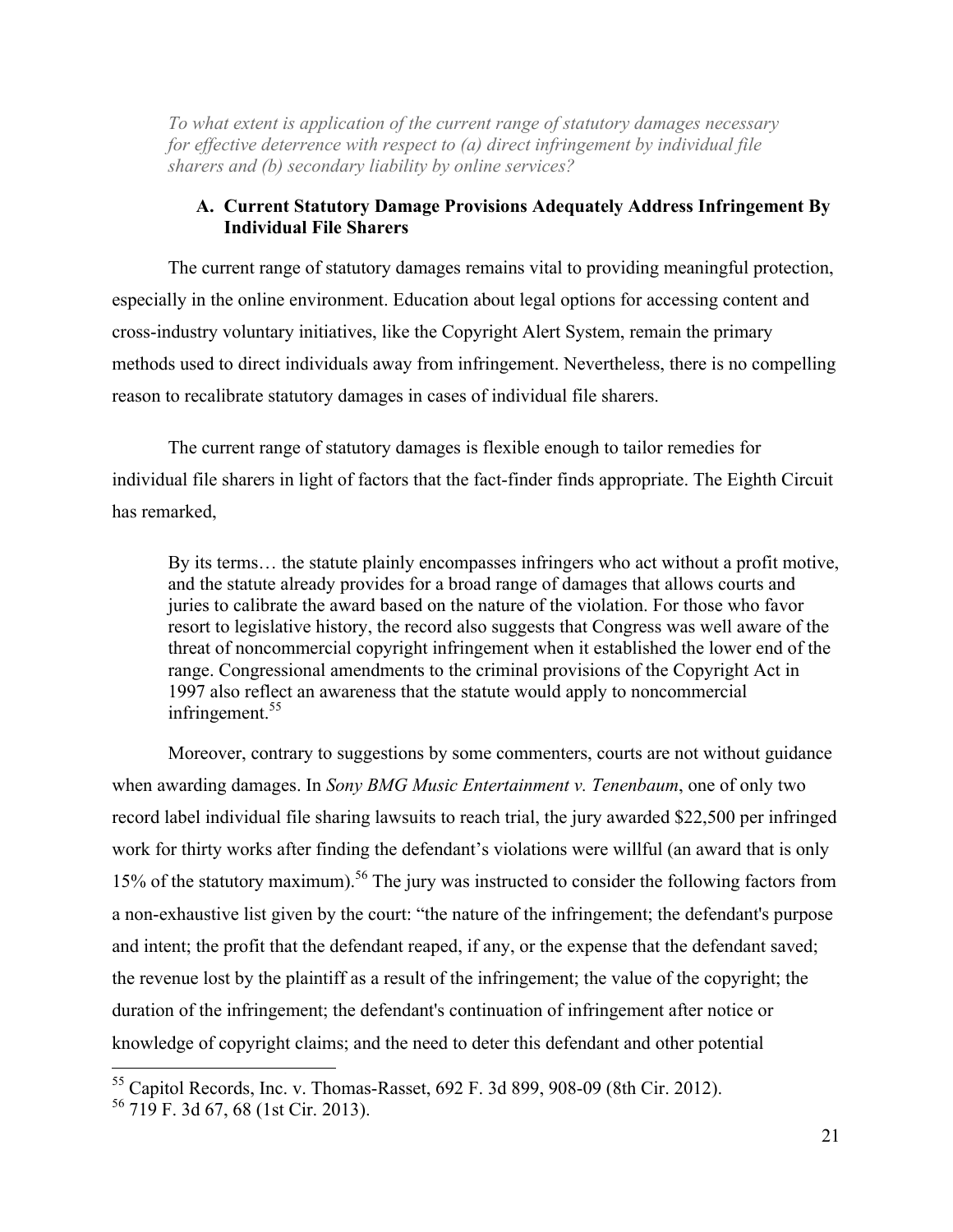infringers." The award reflected, among other things, the defendant's own admission during trial that he had distributed thousands of recordings beyond the thirty at issue and the fact that the defendant was not simply downloading but also uploading and making the songs accessible to the entire internet.

Several commenters mention the fact that a small number of entities are pursuing actions against individual file sharers for the purpose of extracting quick settlements rather than vindicating their rights. These appear to be nothing more than isolated instances of overly aggressive litigators, and there is no evidence that they are a result of copyright law in general or the current statutory damages regime in particular. Moreover, courts are already employing sanctions against such bad actors. For instance, in *Ingenuity 13 LLC v. Doe*, <sup>57</sup> the District Court for the Central District of California relied on Federal Civil Procedure Rule 11 to rule against a group of abusive litigants. The court awarded attorney fees and punitive damages to the defendants based on "plaintiffs' brazen misconduct and relentless fraud" to the court. The court also referred plaintiffs to their respective state and federal bars, the District Standing Committee on Discipline, the U.S. Attorney for the Central District of California, the Criminal Investigation Division of the Internal Revenue Service, and notified all judges before whom the plaintiffs had pending cases. Copyright owners as a whole should not be punished for the short-lived, illadvised litigation tactics employed by a small number of individuals, since judicial safeguards against these sort of actions are already readily available and used by courts when appropriate.

## **B. Current Statutory Damage Provisions Adequately Address Secondary Liability By Online Services And Does Not Curtail The Development Of New, Legitimate Services**

The current statutory damage provisions are also appropriate for dealing with secondary liability by intermediaries—if not more important than ever. Many services engaged in infringing activity profit through advertising revenues, making damages especially difficult to calculate, and the speed and scale of deploying new infringing services prove a great need for deterrence. Statutory damages against indirect infringers also protect legitimate services that partner with creators to provide sustainable and convenient platforms for consumers to access the

 $57$  No. 2:12-cv-8333-ODW(JCx), slip. op. at 10, 11 (C.D. Cal. May 6, 2013).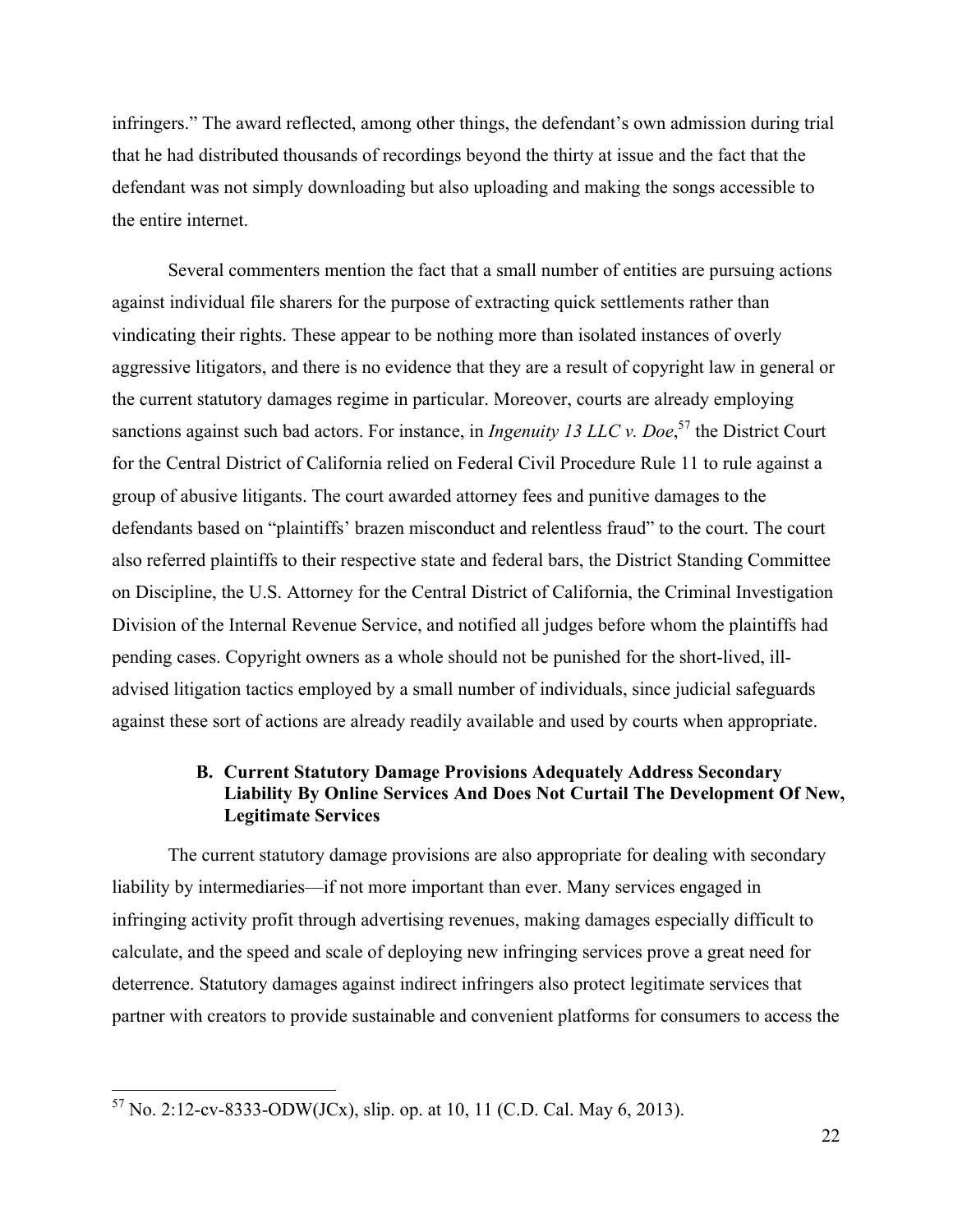creative works they love. The availability of damages deters unfair competition that would otherwise undermine the ability of legitimate services to succeed.

Copyright Alliance members want to partner with innovative startups to provide users with new, exciting ways to disseminate works. They do not threaten litigation (and the potential of large statutory damage awards) against those who approach in good faith. In addition, good faith online service providers have DMCA safe harbors to provide a shield against unintended liability. However, a small minority of businesses adopts an aggressive "it's better to ask forgiveness than permission" posture when it comes to creating platforms that exploit creative works—and then claim that copyright and statutory damages are chilling innovation when copyright owners take reasonable steps to protect their work.

*Is the potential availability of statutory damages against online services for large scale secondary infringement hindering the development of new, legitimate services or platforms for delivering content? If so, how? What is the evidence of any such impact? If statutory damages for individual file sharers and/or services found secondarily liable for infringement were to be recalibrated, how should that be accomplished? Would legislation be required?*

The sheer number of online services from the U.S. that have flourished online suggests that the potential availability of statutory damages is not hindering the development of new, legitimate services. At the same time, online infringement continues to increase at a significant rate,<sup>58</sup> meaning the deterrent effect of statutory damages remains necessary. For every infringing site like IsoHunt<sup>59</sup> and Hotfile<sup>60</sup> that goes offline, there are hundreds, thousands even, of illegitimate services that continue to operate—Google alone reports dozens of domains that receive over 100,000 takedown notices each month.<sup>61</sup> Statutory damages work effectively to the

 <sup>58</sup> DAVID PRICE, NETNAMES, SIZING THE PIRACY UNIVERSE 2 (2013). <sup>59</sup> Simon Pulman, *Columbia Pictures Industries v. Fung: IsoHunt Found Liable for Contributory Infringement*, CDAS IP, ENTERTAINMENT, AND MEDIA LAW BLOG (Apr. 9, 2013), http://cdas.com/columbia-pictures-industries-v-fung-isohunt-found-liable-for-contributoryinfringement-2/. <sup>60</sup> Todd Spangler, *Hotfile Shuts Down After \$80 Mil MPAA Piracy Settlement*, VARIETY (Dec. 4,

http://www.google.com/transparencyreport/removals/copyright/?hl=en.

<sup>2013, 10:18</sup> AM), http://variety.com/2013/digital/news/hotfile-shuts-down-after-80-mil-mpaa-<br>piracy-settlement-1200918378/.

 $\frac{1}{61}$  *See* Google, Transparency Report: Requests to Remove Content Due to Copyright (last visited JAN. 14, 2014),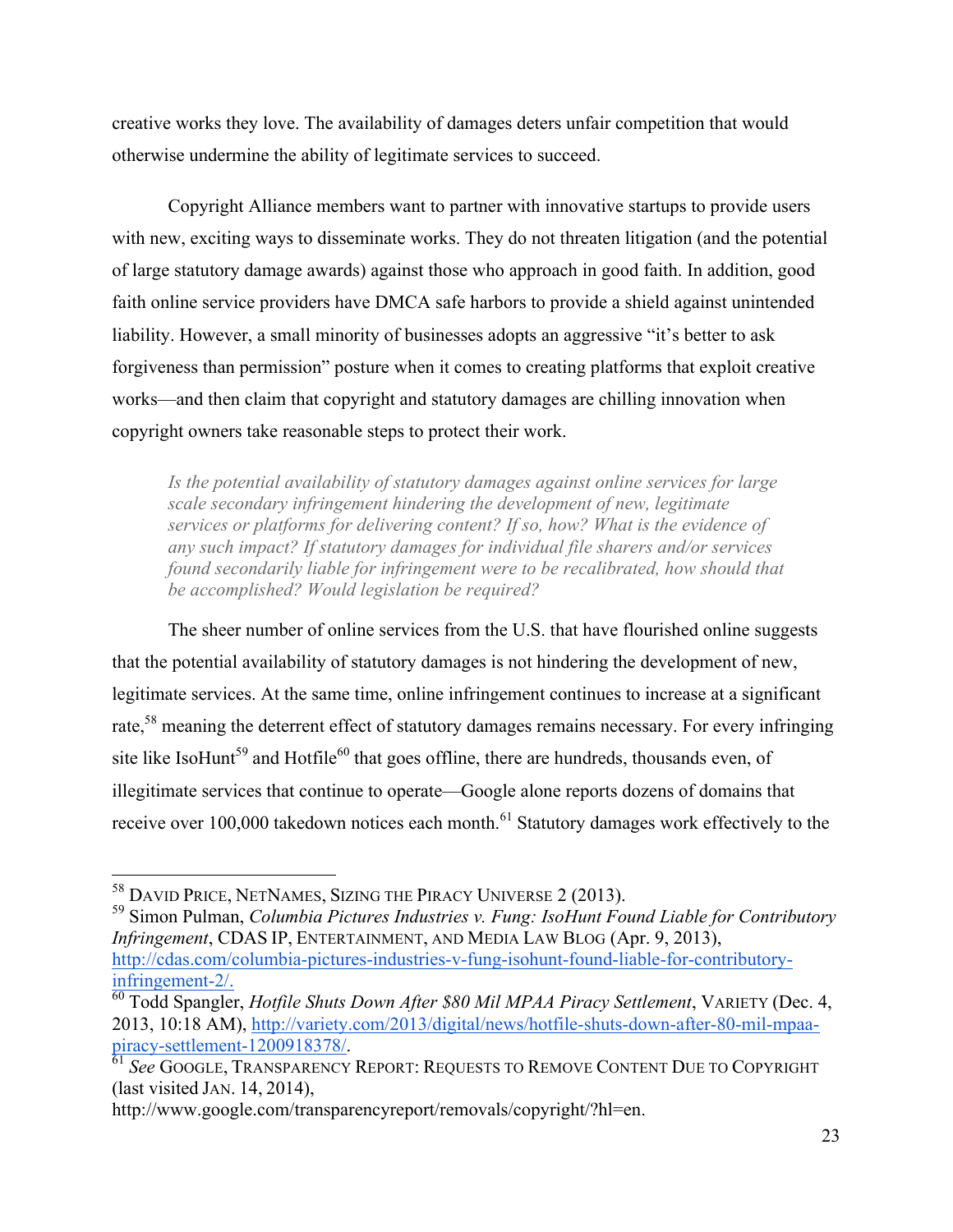extent that they chill the development of services that exploit creators' works outside the bounds of copyright law.

Warnings about the chilling effect of statutory damages on new services should be taken with a grain of salt. The National Venture Capital Association (NVCA) warned in 2005 that a Supreme Court decision holding P2P file sharing service Grokster liable for inducing massive amounts of copyright infringement would have a chilling effect on investment in digital services.<sup>62</sup> The Supreme Court ultimately did hold Grokster liable,<sup>63</sup> but contrary to the NVCA's prediction, venture capital investment in the media and entertainment sector grew by over 50%; investment in online music companies alone topped over \$1 billion in 2011 and 2012.<sup>64</sup> Put simply, there is no evidence to suggest similar predictions today are any more accurate.

The growth of online services and employment in the creative industries indicates that innovation is not being stifled. As a result, no recalibration is necessary at this time. The Copyright Alliance hopes that the Task Force, in its review of this issue, appreciates the diversity of needs that rely on the flexibility of the statutory damages regime. Recalibrating to address issues raised in comments would be inelegant and overbroad. For example, adding any required "guidelines" that fact-finders should apply when awarding statutory damages would decrease flexibility without resulting in more just results than juries have so far provided.

The Copyright Alliance opposes the recommendation made by the Stanford Center for Internet & Society/Electronic Frontier Foundation: "plaintiffs seeking statutory damages should be required to produce evidence of their actual harm, or the infringer's profits, to the extent such evidence is reasonably available. If a plaintiff does not produce such evidence, or in the alternative, demonstrate to the court's satisfaction that such evidence cannot reasonably be obtained, statutory damages should be limited to the minimum amounts."<sup>65</sup> Such a proposal

 $62$  Brief of the Nat'l Venture Capital Ass'n as Amicus Curiae for Respondents at 6, Metro-Goldwyn-Mayer Studios Inc. v. Grokster, Ltd., 545 U.S. 913 (2005).

 $63$  Metro-Goldwyn-Mayer Studios, Inc. v. Grokster, Ltd., 545 U.S. 913, 941 (2005).

<sup>&</sup>lt;sup>64</sup> Steven M. Marks, *Debunking the "Stifling Innovation" Myth: The Music Business's Successful Transition to Digital, 2013 WIS. L. REV. 21 (2013).* 

<sup>&</sup>lt;sup>65</sup> JULIE AHRENS ET AL., CENTER FOR INTERNET & SOCIETY STANFORD LAW SCHOOL, ELECTRONIC FRONTIER FOUNDATION, COMMENTS IN RESPONSE TO THE DEPARTMENT OF COMMERCE'S GREEN PAPER, COPYRIGHT POLICY, CREATIVITY, AND INNOVATION IN THE DIGITAL ECONOMY 26 (2013).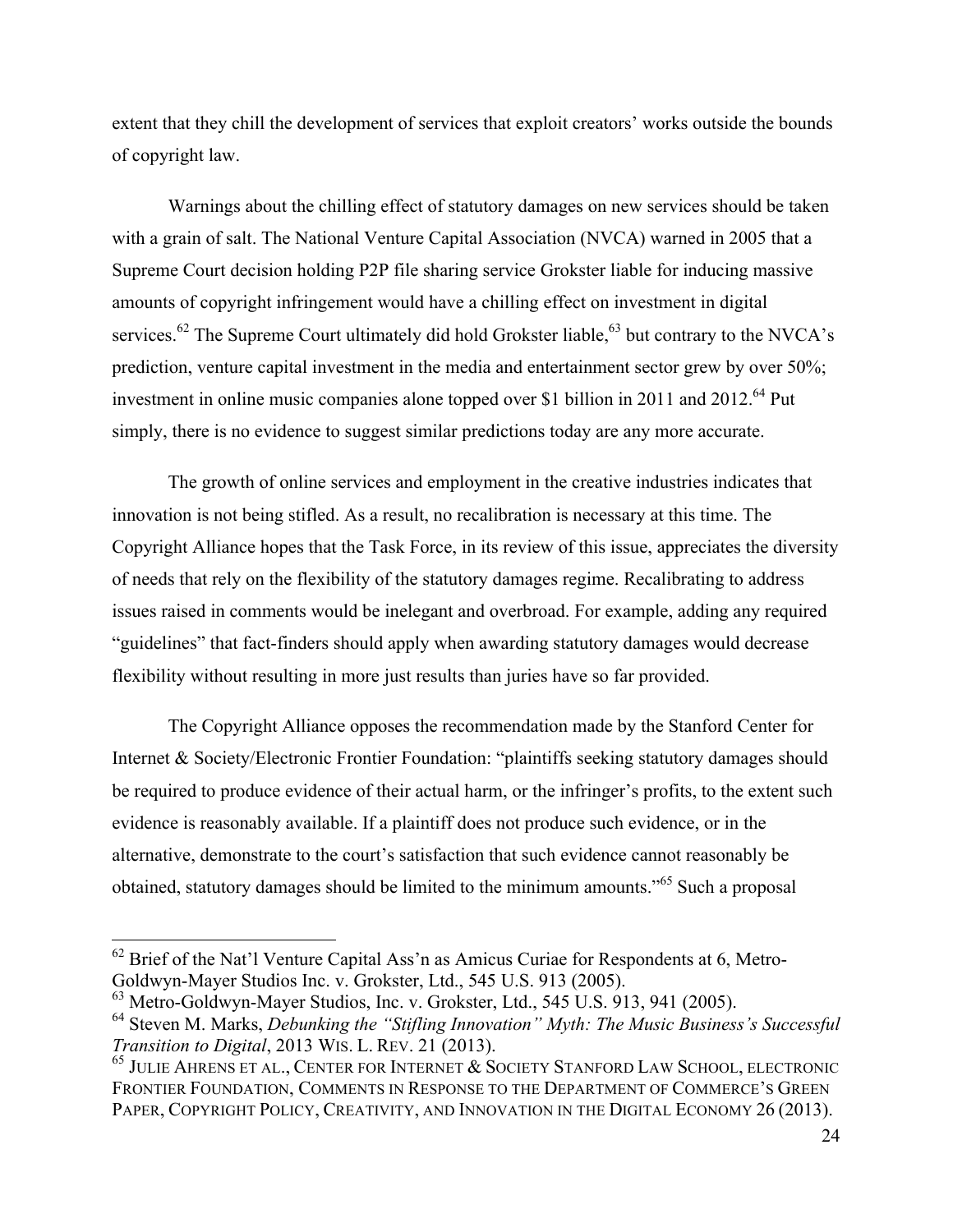would further put effective remedies for infringement out of reach of individuals and small businesses by imposing on them a requirement to assume legal expenses for an extensive damages phase of litigation. In other contexts, damages phase litigation can be as lengthy and exhaustive as the merits of a case. Casting such an onerous burden on creators and the courts will thwart the availability of appropriate legal recourse in meritorious cases. As a side note, commenters are incorrect when they say "this was the rule that applied under the U.S. Copyright Act as it existed before 1978." The U.S. Copyright Office noted in its 1956 revision study on damages, "There are several conflicting decisions on the question whether statutory damages may be awarded when actual damages or profits can be assessed."<sup>66</sup> Later decisions suggest they may: "if either profits or actual damages or both can be ascertained, the trial court has discretion to award statutory damages."<sup>67</sup> More importantly, as stated above, the very purpose of setting damages available by statute is to provide relief precisely when actual damages cannot be easily established or proven. Courts currently retain the ability to consider actual damages involved when awarding statutory damages; no further legislative fixes are needed.

## **IV. Whether And How The Government Can Facilitate The Further Development Of A Robust Online Licensing Environment**

Online licensing and its details most often raise issues of contract and business practices, issues the Copyright Alliance does not take a position on. But to the extent that the IPTF's inquiry touches on general copyright principles, the Copyright Alliance notes as follows.

*What are the biggest obstacles to improving access to and standardizing rights ownership information? How can the government best work with the private sector to overcome those obstacles? Would a central, online licensing platform for high-volume, low-value uses (a "copyright hub") be a useful endeavor in the United States? If not, why not? If so, how can the government support such a project?*

In general, the private sector should continue to take the lead in standardizing and improving access to rights ownership information. However, the U.S. Copyright Office does play an important role in administering public rights ownership information through the Copyright Act's voluntary registration system. The Office should investigate what steps it can take to make

 <sup>66</sup> *Study No. 22, supra* note 46, at 7.

<sup>67</sup> Frank Music Corp. v. Metro-Goldwyn-Mayer, Inc., 772 F. 2d 505, 520 (9th Cir. 1985).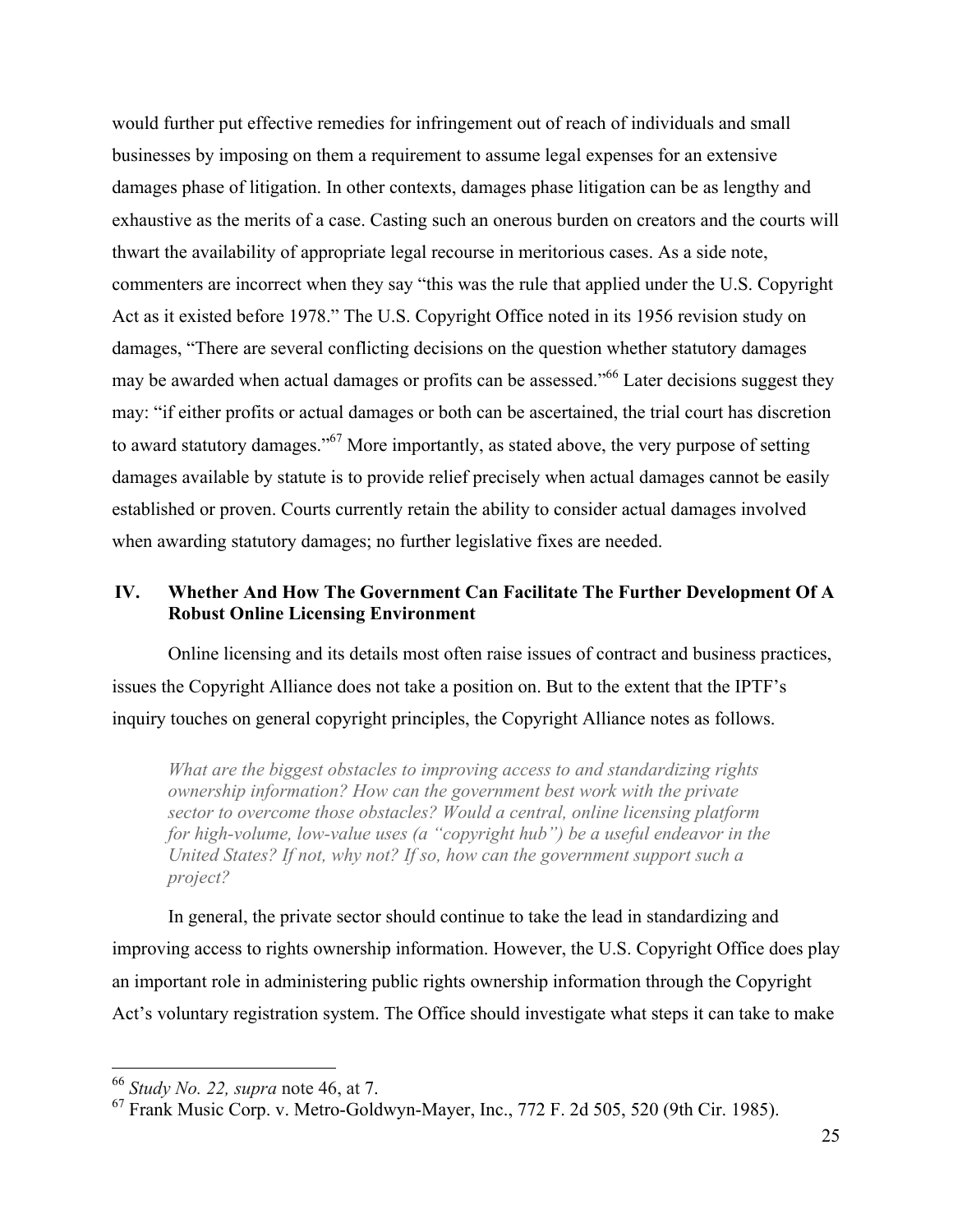the ownership information it maintains more useful in commerce, including by making it more accessible to potential registrants and their licensees. In order to do so, the Office needs more stable funding and improved technical capabilities to ensure it can continue to keep apace with the needs of the online licensing environment.

The Copyright Alliance rejects the reinstatement of mandatory formalities, such as registration. Not only would this bring the U.S. out of step with the rest of the world, but reinstating copyright formalities would harm individuals and small businesses who lack the resources to maintain compliance. Copyright protection that is not contingent on formalities ensures that individual creators and small businesses are not stripped of their rights for inadvertent mistakes or other technical reasons. If the goal is to increase Copyright Office registrations, the carrot is better than the stick: technical improvements to Copyright Office registration and a fee structure that better reflects the needs and practices of high volume/low individual value works would incentivize voluntary registration and provide much better results than a return to formalities.

The Copyright Alliance generally supports the idea of "a central, online licensing platform for high-volume, low-value uses", but would need to see specifics before it could comment further. The IPTF should continue to look at the UK's Copyright Hub<sup>68</sup> for information on how such a hub could be set up and maintained, and how well it meets its goals. Additionally, the IPTF should investigate industry operated registration and licensing models including systems like PLUS, and those operated by ASCAP, BMI and SESAC as well as SoundExchange for the business insights these can offer.

The Copyright Alliance is concerned with several comments that oppose a copyright hub—even in theory—because of fears that it would erode fair use.<sup>69</sup> Fair use is an important part of copyright law, but it should not be seen as a substitute for uses traditionally covered by

 $^{68}$  The Copyright Hub,  $\frac{http://www.copyrighthub.co.uk/}{69}$  See, e.g. LIBRARY COPYRIGHT ALLIANCE TO THE REQUEST FOR COMMENTS ON DEPARTMENT OF COMMERCE GREEN PAPER, COPYRIGHT POLICY, CREATIVITY, AND INNOVATION IN THE DIGITAL ECONOMY 3-4 (2013) (stating "as online licensing platforms become more robust, rights-holders will argue even more vigorously that courts should reject the assertion of fair use in cases involving high-volume, low-value uses by libraries and education institutions.").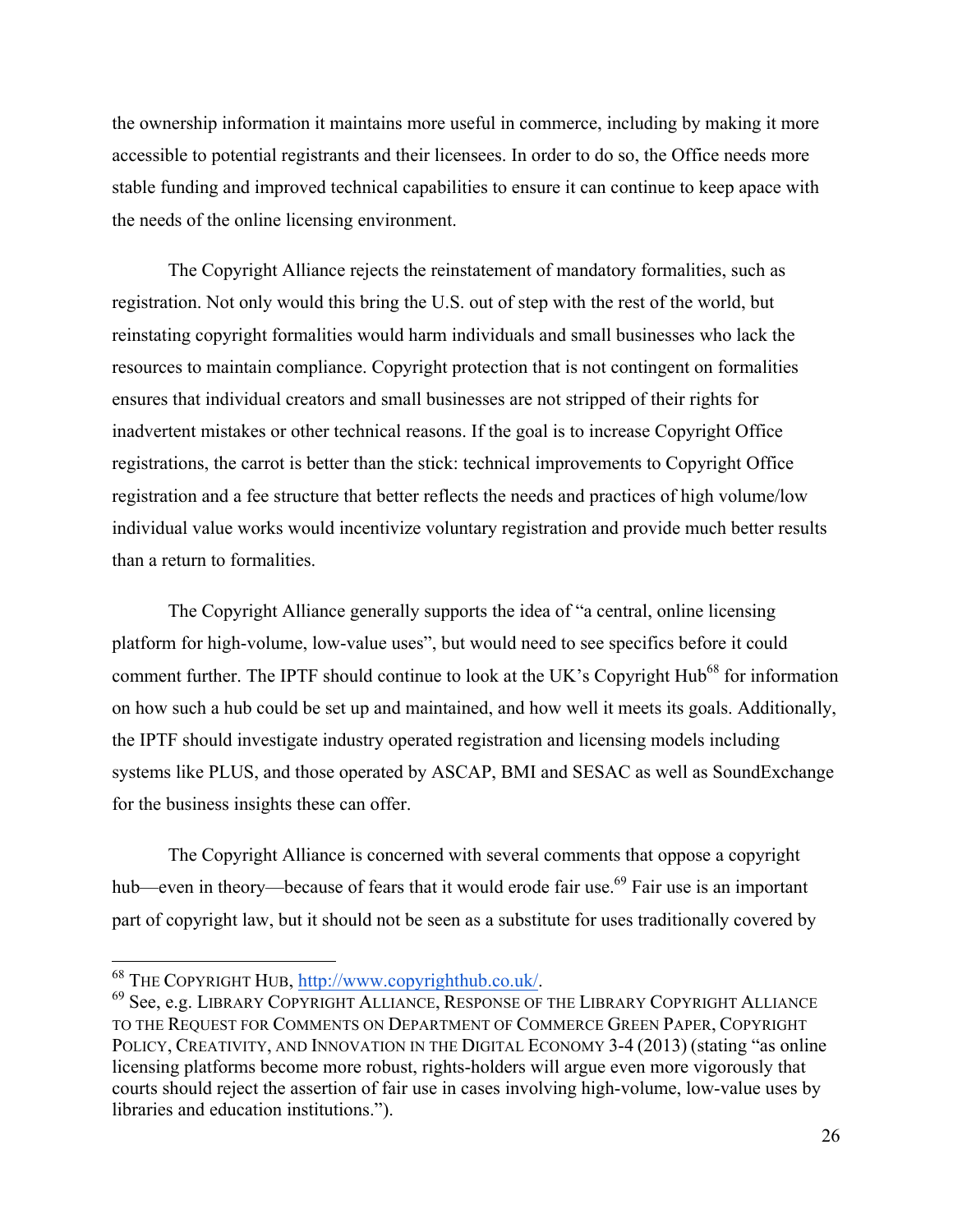licensing. Traditionally, the doctrine has been reserved for those "reasonable and customary" uses where creators did not seek permission.<sup>70</sup> These purposes are distinct from uses that would otherwise be licensed but for the ease of infringement or the lack of mechanisms that would make high volume/low value uses easier to license. "The fair use doctrine is not a license for corporate theft."<sup>71</sup> Licensing promotes certainty, collaboration, and respect, as well as ensuring a sustainable creative ecosystem for all.

## *What role should the United States government play in international initiatives at WIPO or elsewhere?*

The Copyright Alliance echoes comments that recommend the U.S. should take an active role where appropriate in international initiatives, since online rights information and licensing is necessarily global. In addition, the U.S. should undertake government to government discussions to ensure developing efforts regarding ownership and rights information are compatible and interoperable.

# **V. Establishing A Multistakeholder Dialogue On Improving The Operation Of The Notice And Takedown System For Removing Infringing Content From The Internet Under The DMCA**

The Copyright Alliance is pleased to see the IPTF's interest in establishing a multistakeholder dialogue on improving the operation of the DMCA's notice and takedown system. When the legislation that led to the statute was originally drafted in 1998, Congress's intent was to promote cooperation between copyright owners and service providers to detect and deter online infringement.<sup>72</sup> The motivation remains sound, and many agree that greater cooperation between stakeholders is needed to fully realize that goal.

<sup>&</sup>lt;sup>70</sup> Harper & Row, Publishers, Inc. v. Nation Enter., 471 U.S. 539, 550 (1985).

<sup>71</sup> *Id.* at 557-58 (quoting Iowa State Univ. Research Found., Inc. v. Am. Broad. Cos., Inc., 621 F. 2d 57, 61 (1980)). <sup>72</sup> *See* H.R. REP. NO. 105-796, at 72 (1998).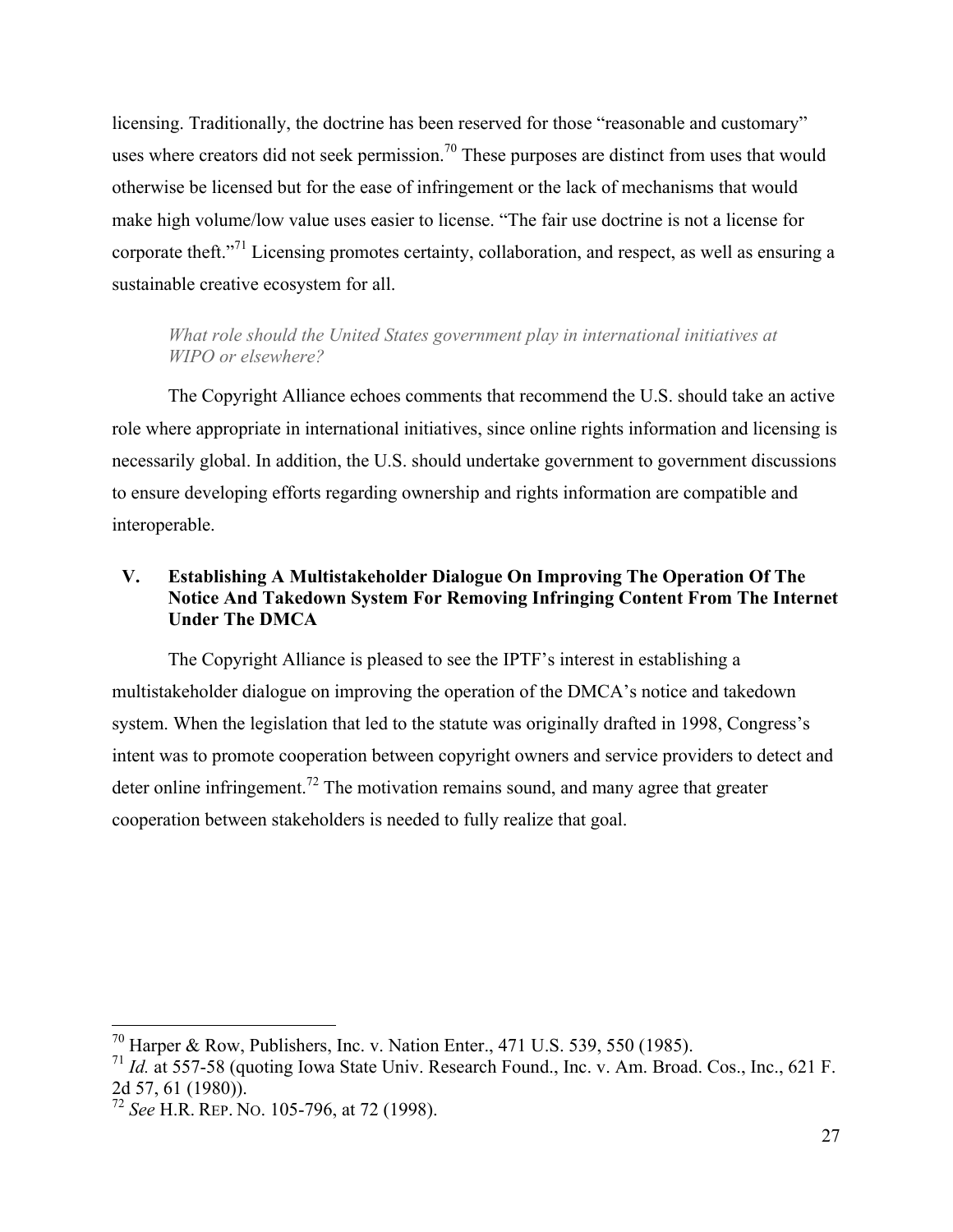Unfortunately, courts have misinterpreted the law in ways that have created obstacles to reaching Congress's goal.<sup>73</sup> The effect of these decisions has been compounded by the scope and scale of infringement today. As Prof. Bruce Boyden has pointed out recently,

Section 512 was originally designed as an emergency stopgap measure, to be used in isolated instances to remove infringing files from the Internet just long enough to allow a copyright owner to get into court… Modern infringement is persistent, ubiquitous, and gargantuan in scale. It is a problem that needs to be policed, not prevented, if our current copyright system is to continue to function. Takedown notices, with their detailed requirements and elaborate back-and-forth, are a poor way to achieve the routine policing of sites that receive thousands of new files every hour.<sup>74</sup>

The result is a mechanism whose burden falls heaviest on individual creators and small businesses. The notice and takedown procedure no longer provides effective relief for these creators, causing a chilling effect on speech that affects independent, niche voices the most. For example:

- Kathy Wolfe, owner of a small independent U.S. film-distribution company called Wolfe Video, has previously "found more than 903,000 links to unauthorized versions of her films" – this corresponds to an estimated loss of over \$3 million in revenue in 2012 from her top 15 titles alone.<sup>75</sup> In addition to her lost revenues, Ms. Wolfe "spends over \$30,000" a year – about half her profit – just to send out takedown notices for her titles." This "very damaging trend" has forced her to halve her marketing budget, cut her employees' pay, and discontinue her own salary.
- Artist Lorene Leftwich Sisk has said that in order to prevent online infringements of her work, she either stops selling her art on the Internet, or she ends up sending 50 DMCA

 <sup>73</sup> *See* Viacom Int'l. v. YouTube, Inc., 676 F.3d 19 (2012); UMG Recordings v. Veoh Networks, No. 10-55732, slip op. (9th Cir. Mar. 14, 2013).

<sup>&</sup>lt;sup>74</sup> BRUCE BOYDEN, THE FAILURE OF THE DMCA NOTICE AND TAKEDOWN SYSTEM:

A TWENTIETH CENTURY SOLUTION TO A TWENTY-FIRST CENTURY PROBLEM 2 (2013).

<sup>75</sup> Christopher S. Stewart, *As Pirates Run Rampant, TV Studios Dial up Pursuit*, Wall Street Journal, March 5, 2013, *available at*

http://online.wsj.com/news/articles/SB30001424127887324906004578292232028509990.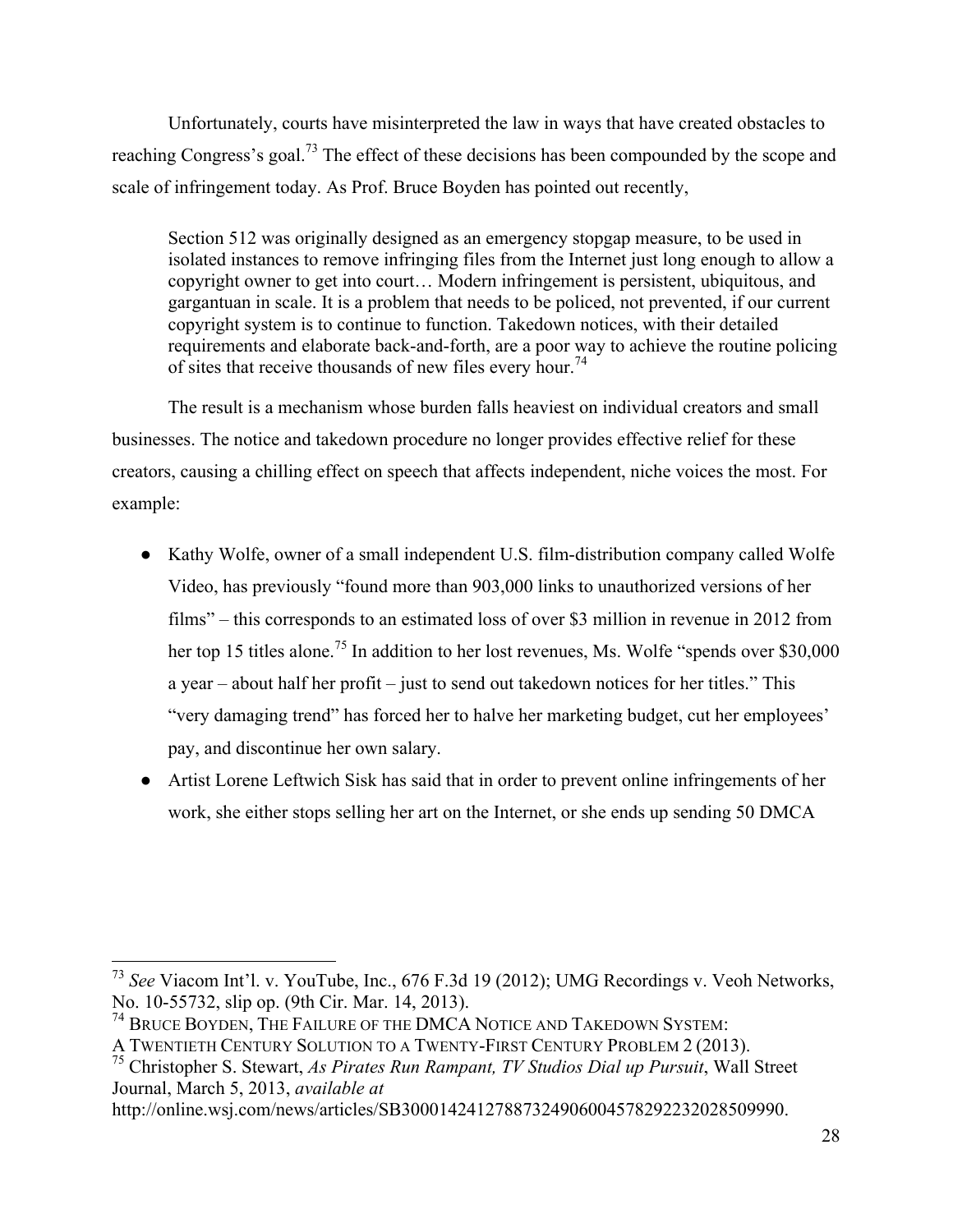takedown notices per year. In her words, "[I] don't have time to waste [on] all these infringements."<sup>76</sup>

● Author and publisher Morris Rosenthal has observed that "content farm" websites that post stolen content claim DMCA safe harbor protection while at the same time "syndicate the plagiarized material to hundreds or thousands of other sites, all of whom claim DMCA protection, making it impossible for an author to have all of the infringements removed." In one instance, he "found [his] book . . . [online illegally] within a day of it being posted [for sale], and not only were there already a thousand downloads, there were over fifty comments posted by different people thanking the individual who posted the file." Mr. Rosenthal told the Copyright Office that, as a result of the efforts required to fight the tsunami, he has "dropped all attempts at writing new books in an attempt to fight copyright infringements and preserve the core of my publishing business."<sup>77</sup>

*The Task Force believes that at least the following issues could be constructively addressed through a notice and takedown multistakeholder dialogue: (i) Reducing the volume of takedown notices sent to service providers; (ii) Minimizing reappearance of infringing material; (iii) Inaccurate takedown requests; (iv) Misuse of takedown requests; and (v) Difficulties in using the system for individuals or small and medium-size enterprises (SME). What other issues could be considered? For each issue to be considered, who are the stakeholders needed at the table?*

The Copyright Alliance welcomes a multistakeholder dialogue aimed at minimizing the enforcement burden for all entities involved including all varieties of copyright holders and the online service provider community. In undertaking this inquiry, other requirements in the statute—in particular, reasonable implementation of a repeat infringer policy,  $^{78}$  accommodation of standard technical measures,<sup>79</sup> and lack of "red flag" knowledge of infringing activity $^{80}$  will of necessity also be worthy of discussion. It is likely that the volume of takedown notices has been

 <sup>76</sup> Letter from Lorene Leftwich Sisk, to U.S. Copyright Office (2012) (on file with U.S. Copyright Office) (submitted in response to solicitation from U.S. Copyright Office re copyright small claims).

 $^{77}$  Letter from Morris Rosenthal, to U.S. Copyright Office, at 2 (2012) (on file with U.S. Copyright Office) (submitted in response to solicitation from U.S. Copyright Office re copyright small claims).

 $78 \over 78 \over 17$  U.S.C. § 512(i)(1)(A) (2011).<br> $79 \over 79 \over 16$ . § 512(i)(1)(B).

 $^{80}$  *Id.*  $\frac{8}{9}$  512(c)(A)(ii).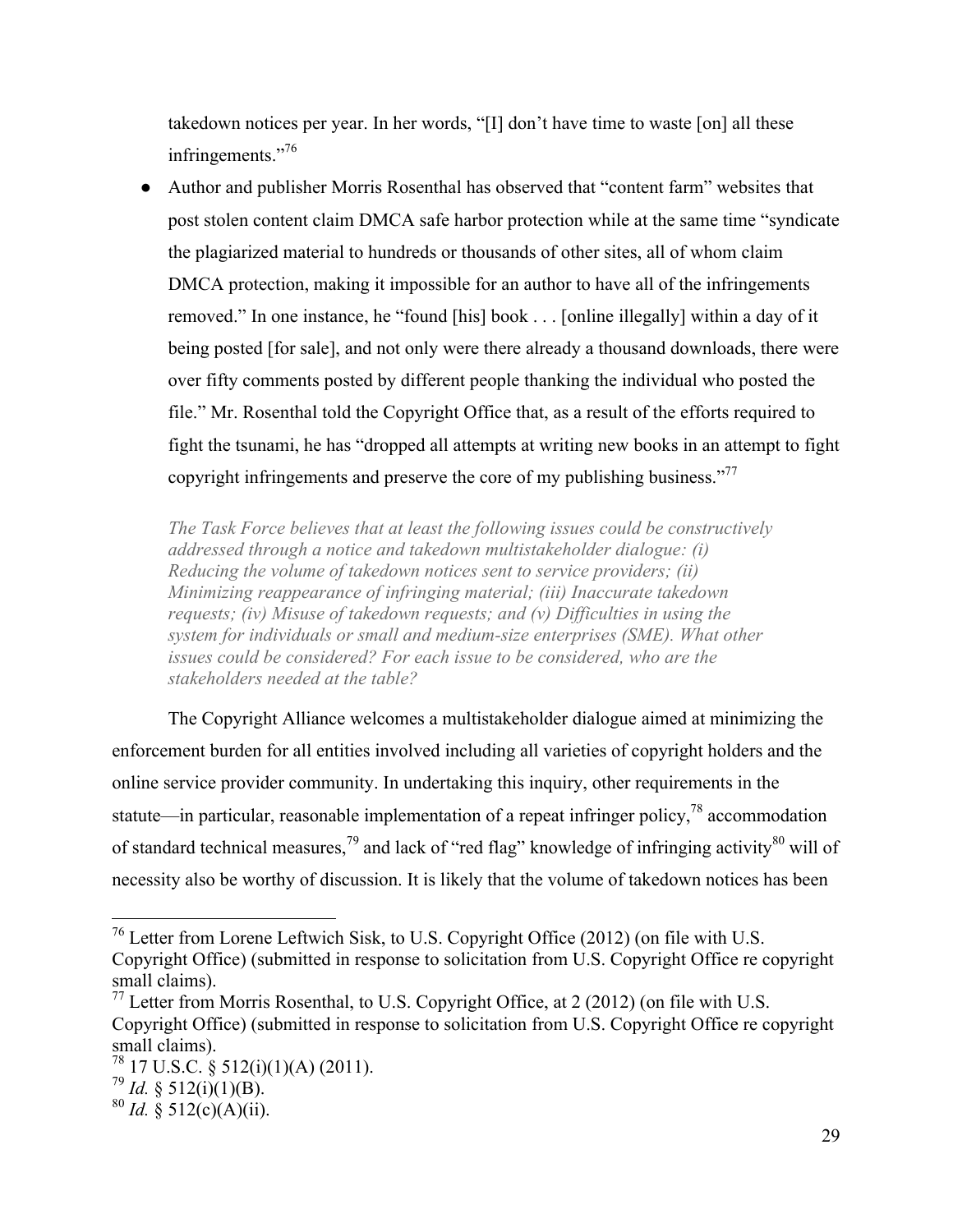exacerbated by the erosion of these other requirements by courts in the 2nd and 9th Circuits since these decisions have altered the settled understanding about what is required under the statute. Such dialogue need not always result in legislation. The Copyright Office could play a useful role in clarifying and provide guidance about these issues.

Just as with the remix and statutory damages issues discussed above, a copyright small claims process may help alleviate some of the tensions present in the notice and takedown system. The IPTF could consider incorporating this topic within the multistakeholder process where appropriate.

Search engines need to be involved in any multistakeholder dialogue. As a recent MPAA report found, search plays a significant role in directing consumers to infringing content, particularly users seeking new content online for the first time. $81$ 

The IPTF may also want to consider including representatives from federal law enforcement agencies charged with investigating criminal copyright infringement in multistakeholder discussions. Public enforcement may be appropriate against sites receiving inordinate amounts of takedown notices for infringing content while demonstrating little, if any, legitimate purpose. Sending enormous amounts of notices to sites like this only to see targeted content reappear shortly afterward is wasted effort. In addition, the Green Paper notes that criminal penalties for infringing a copyright owner's public performance rights should be harmonized with penalties for infringement of the exclusive rights of reproduction and distribution.<sup>82</sup> Such a change is commendable in its own right.

*How can the Task Force ensure participation by all relevant stakeholders, as well as effective and informed representation of their interests?*

As an organization that represents an array of institutional members—including other membership organizations, trade unions, trade associations, and corporations—drawn from all creative sectors—music, film, photography and visual arts, publishing, software, and others and over 13,000 grassroots creators, the Copyright Alliance would welcome the opportunity to

 $81$  MPAA, Understanding the Role of Search in Online Piracy 2 (2013).<br> $82$  Department of Commerce, Internet Policy Task Force, Copyright Policy, Creativity, AND INNOVATION IN THE DIGITAL ECONOMY 76 (2013).